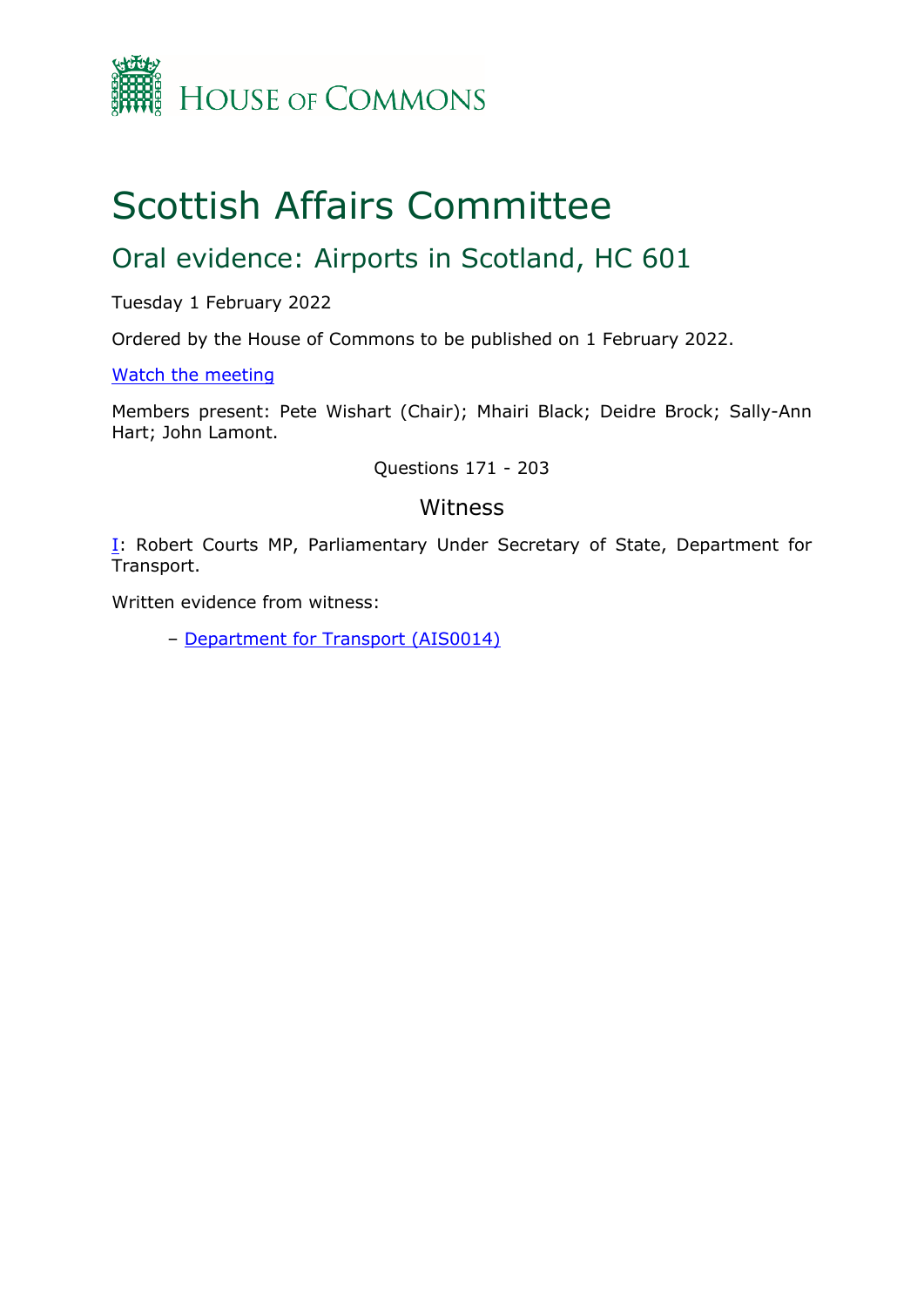

## <span id="page-1-0"></span>Examination of witness

Witness: Robert Courts MP.

Q171 **Chair:** Welcome to the Scottish Affairs Committee, where we have the great pleasure of having the Minister for Transport to help us with our aviation in Scotland inquiry and report. Minister, would you like to introduce yourself and say anything by way of a short introductory statement?

*Robert Courts:* Chairman, thank you very much. It is a great honour to appear before you today. I am Robert Courts and I am the Parliamentary Under Secretary of State in the Department for Transport, with responsibility for aviation, maritime and security. Today, of course, the aviation aspect is foremost. Thank you for the invitation to attend the Committee today, focusing on airports in particular which under the aviation part of my brief is the thing that I have responsibility for.

A number of important functions of airports are devolved to the Scottish Government. I want to recognise at the outset that the last two years have been among the most challenging periods for airports across the whole of the UK. The UK and Scottish Governments have acted to support the aviation sector through this time. May I start by acknowledging the work of Transport Scotland and its officials during this pandemic? It is heartening to report to this Committee that there is a strong working relationship between officials in Transport Scotland and my own in the Department for Transport responsible for airports. I thank all of them for the work that they have done.

As we start to emerge from the impact and the effect of the pandemic, there are reasons for optimism in the future. The move towards removing restrictions on travel across England and the devolved Administrations will increasingly allow people to resume their lives for leisure, personal reasons or business. The Government are committed to supporting the industry as it emerges from the pandemic and to continuing to level up across the country.

That is one of the reasons why I support working closely with the Scottish Government as we consider the recommendations in the Union Connectivity Review. This was published in April last year and the review identifies key areas where we can boost rail, road and air links to better support Scottish businesses and communities. As the Prime Minister has said, we will work closely with the Scottish Government to take these proposals forward in ways that will bring our communities, our towns and our cities closer together. Chairman, thank you.

Q172 **Chair:** Thank you for that, and thank you very much for your concise opening remarks. You are right: in the course of this inquiry, the issue that has probably been most debated and returned to is the difficulty around the pandemic and the impact that this has had upon air travel, airports and those involved in the whole air travel sector. I think it is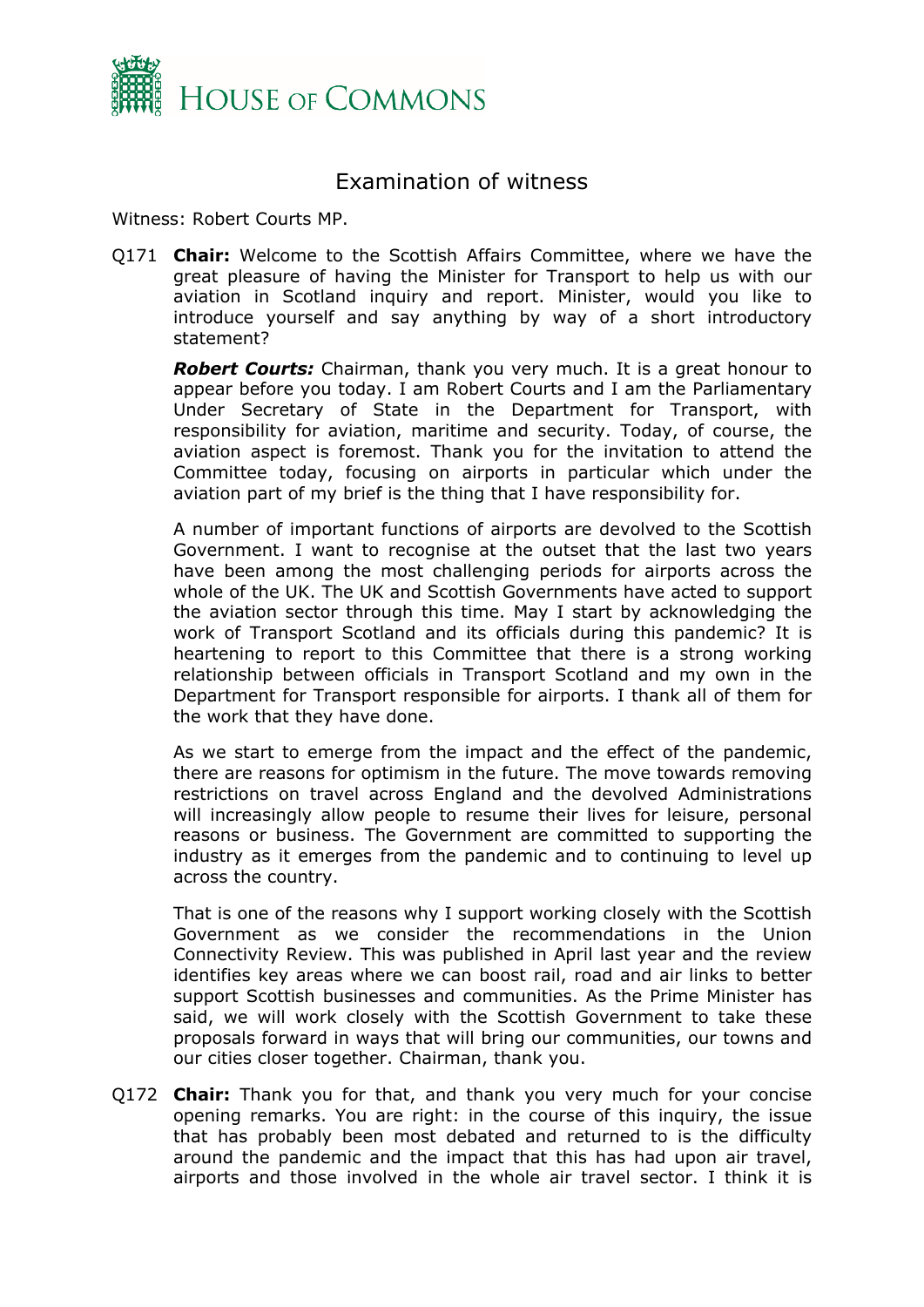

right that we have a look at some of the issues around that with you and see if we can explore and examine them a bit more.

I am presuming that you are going to tell us that the restrictions were necessary and required when the pandemic appeared in all its various guises and with all the various variants that emerged in the course of the past couple of years. When you look at the restrictions and what has been in place in the last couple of years, do you think that we got it right, or were they too severe or stringent or perhaps too lax? Were we in the Goldilocks period where it seemed to do its job? When you are answering, could you tell us what your view is about the difference the restrictions made to trying to contain and constrain the pandemic?

*Robert Courts:* First, there are no two ways about it; this has been an extraordinarily unprecedented situation for all of us. Unprecedented is a much overused word, but it really is the case here. All of us, all over the world, are finding our way through the best way to deal with this. That is true across the United Kingdom and the DAs as much as it is through the rest of the world, particularly as we are finding out more about the disease that we have had to cope with and we have seen variants come along that have different characteristics.

It is never going to be an easy thing for the Department for Transport and the aviation Minister to be anything other than reluctant to impose restrictions for all sorts of reasons. It is what we exist to do—to facilitate travel, not to slow it down. I am acutely aware that for a multitude of reasons, aviation is vital for the way we live our lives. We are a globalised country in a globalised world. We see ourselves in that way and it is vital that we are able to communicate with each other in every way. It is vital that people are able to support businesses that they may have abroad. It is vital that the travel industry, which employs so many people and which has brought so much understanding and enrichment of culture to all our lives, is able to continue. Ultimately, it is all about people, Chairman. You have families with family abroad. That is what happens in a globalised world. I am acutely aware that behind all of this there are real, personal, human stories.

None of the restrictions that we have imposed at any point have been taken lightly, but I think that they were necessary. I think that they were the right thing to do for the simple reason that it enabled us to slow up transmission. It enabled us to monitor what was happening with variants at the border so that we would have an understanding of the variant that was coming in, what was happening and, therefore, how we deal with it. At the same time, with constant scrutiny of that self-same data, we were able to take steps to mitigate the effects. Chairman, I could spend the whole of the session talking about the various different stages of the pandemic. In the pre-vaccine world, things like travel corridors and test and release were a way of enabling travel but in a safe, secure, responsible, balanced way. Then in a vaccinated world we have shifted to the policy based around vaccines rather than around other testing measures.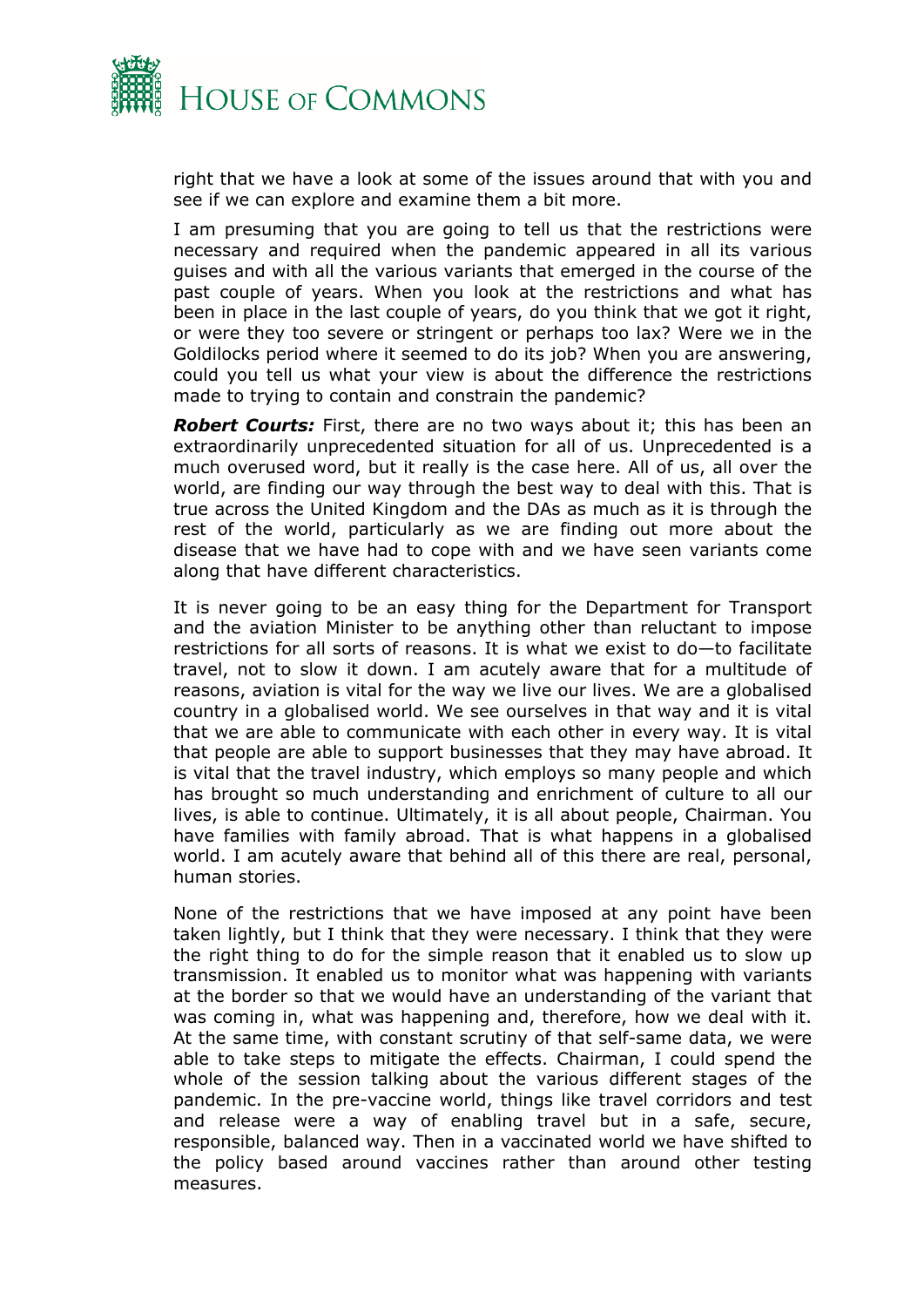

Future generations will look back over the way that every country has managed the pandemic and if there are lessons to be learned, I will be trying to learn them, as I am sure will everyone else. Essentially, to answer your question—do I think it was necessary? Yes, I do. Do I think we got it right on balance? Yes, I think we did.

Q173 **Chair:** What was unique, and is of special interest to this Committee, is that across the UK different Governments had different restrictions. There was a suggestion, and perhaps a criticism by some of the people who came to the inquiry, that Scotland was a little bit more stringent than the rest of the United Kingdom. Could you explain and describe to us how the four nations approached this as an issue, given that we are one island and one country? Is there anything more that you felt could have been done to work more co-operatively together? Is there anything that you observed that perhaps did not quite work with a four-nations approach?

*Robert Courts:* With the caveat that I appear before this Committee and every other with humility, and if there are suggestions made about things we could have done better, I am very keen to hear them and learn lessons, I think that there was co-operation at every stage. There is, of course, the fact that in a devolved system the rights of the devolved Administrations are what they are and it is quite right that they are able to take a different decision if they wish to do so and to move at a different speed or, if they wish, to take a different policy. I think that by and large the same policy has been followed by most of the Administrations throughout the UK, perhaps with some slight differences in timing, and I think that is right. It is the purpose of a devolved system to be able to do that.

On the co-operation and the four-nation approach, I have always said, certainly when I have appeared in front of the Transport Committee, that I am keen for us to step together and to walk together along this journey if at all possible, while respecting the right to go at different speeds if required under that constitutional settlement. My door will always be open to more co-operation if that is possible.

Each week there are two sets of official-level meetings, or there have been, one dealing with the devolved Administrations travel group and one on the international travel programme, at differing levels of officials' seniority. Those are official engagement meetings. You then have the Covid-O meetings—I am sure you are all familiar with the process of decision-making, the Cabinet subcommittee that makes these decisions where the DAs are represented and make their voices clearly heard at that stage. That is to say nothing of the very regular informal contact between officials. When I said in my opening statement that there is a close working relationship between Transport Scotland and the Department for Transport, I mean that. It is a very close, warm, cooperative relationship for the good of all and it is one I very much welcome.

Q174 **Chair:** It has been put to us as a Committee that the UK seemed to have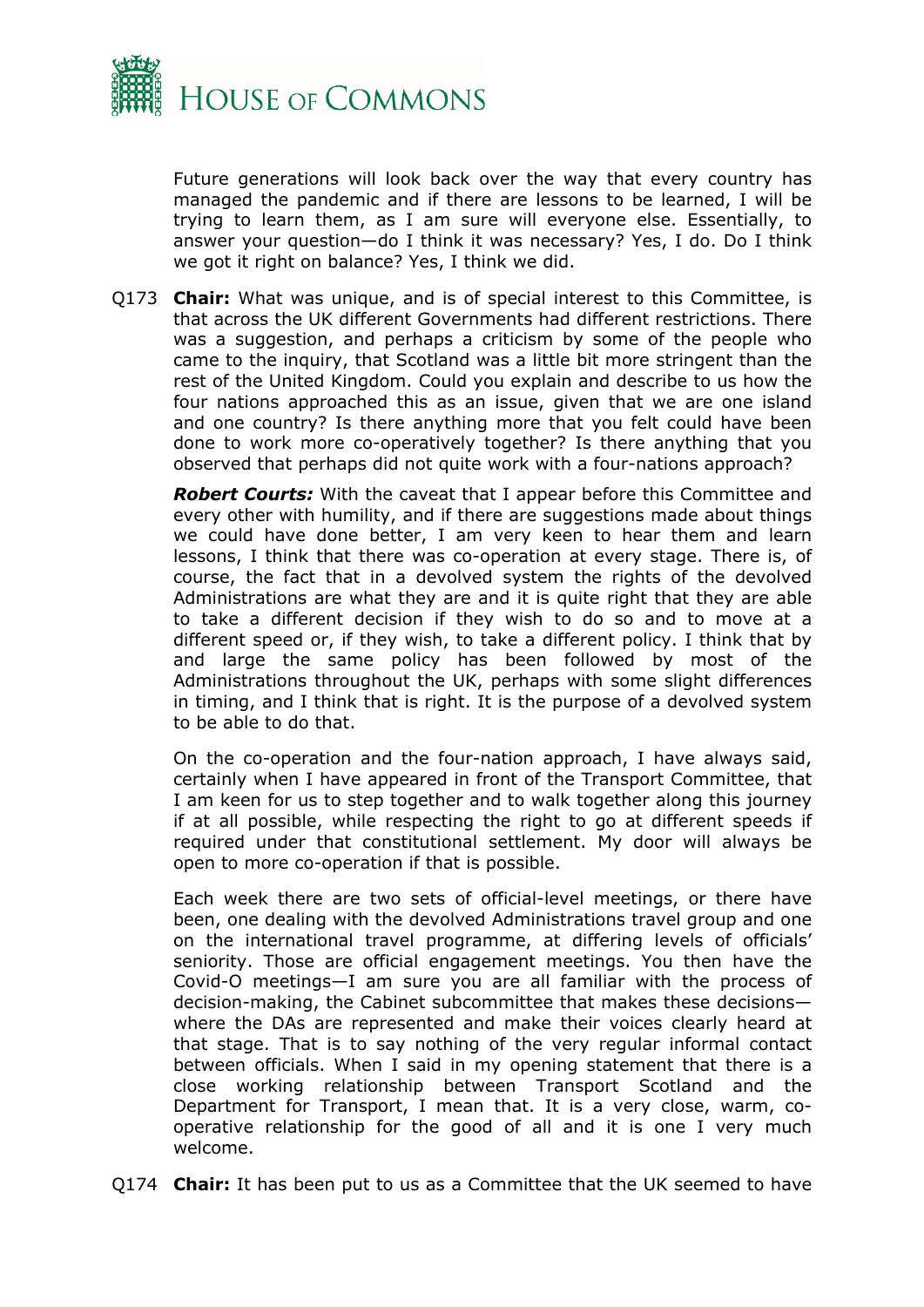

tougher and more stringent restrictions than the rest of Europe. Then when we looked at the UK, Scotland had more rigid restrictions. Is there any reason why the UK had more stringent restrictions than the EU? You might want to dispute and contest that, but there was evidence shown to us that that seemed to be the case. Obviously it was not on the scale of New Zealand, which just closed itself down for a lot of the time. I am trying to get a sense of where you saw the UK in the international response to this in the aviation sector. Could you comment on what has happened across the UK?

*Robert Courts:* On the comparative UK approach vis-à-vis the rest of the world, you are absolutely right to draw attention to the fact that there is a range. Some countries had less stringent measures and some had much more stringent measures. We were urged by some to take much more stringent measures at various points throughout the pandemic. One of the difficulties is that it depends on which stage of the pandemic you are talking about, because it obviously varied in this country as in others, so we are talking in generalities.

If we talk in generalities, I think that we were within the band of tolerance of comparable countries, if that makes sense. There are some detailed differences here and there, but I think that most countries approached things in a similar way. I am very familiar with the criticism that some make that we were more stringent than they would have liked. As I started off by saying, as the Minister for aviation, I have sympathy for that point of view. None the less, we have had to manage a public health crisis first, second and third.

I think that probably the way to look at this is that we are not setting policy by looking at what other countries are doing. We have to look at the data and the science and then form our own conclusions, because that is what we are here to do, rather than simply copy what another country is doing, be that right or wrong. There are very good reasons for that. We were, after a period, doing approximately half of the entire world's genome sequencing, for example, which meant that we have access to a great deal of data that other countries do not necessarily have. That might be a reason why we take a slightly different view to others. At the end of the day, we are always seeking to slow down transmission, protect people and then, latterly, buy time for vaccination.

Q175 **Chair:** We will come on to the specific issue of APD because I know that there are questions the Committee wants to ask you about that. Do you have any other plans or anything to bring forward that will give a boost and a bit of support to the aviation industry as it starts to emerge from this pandemic? Is there anything concrete or specific you can share with us today?

*Robert Courts:* Yes, there are a number of things. The piece of work we are doing at the moment is a future strategy for the recovery of the sector, which I have referred to before in other committees. We have had to pause that while we have been dealing with the Omicron crisis, for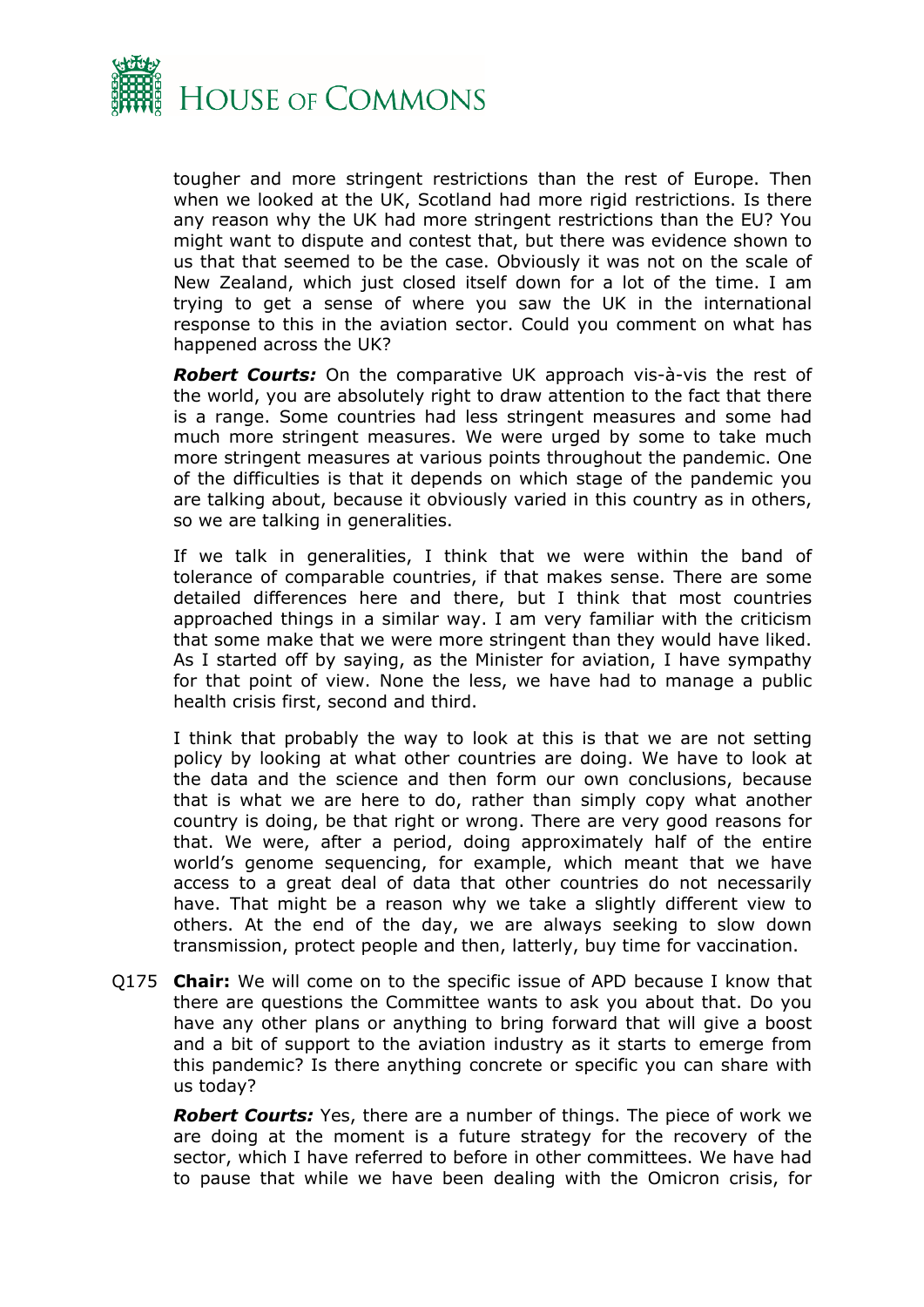

obvious reasons, because it is a recovery. It is difficult to look at recovery while you are still dealing with an acute phase of a crisis. We will be looking to release that in the first part of this year and it will cover a number of things. It will cover things like skills, regional connectivity, DA connectivity, airspace, slot policy and others, very much looking to the future and what policy will be going forward. We will release a policy document and discuss it and that will be our vision for the future of the sector over the course of the next 10 years or so.

On concrete steps, we have talked about APD and I suspect that we will come back to that in a bit more detail in a minute. There are things like airspace change, for example. That is a concrete thing that will support the sector. In very brief terms, Chair, the UK's airspace has not really changed since the 1950s. It is out of date, and the aircraft types and the technology we have are obviously very different to what we had back then. We have started with that and we have stepped in by giving two tranches of funding, £5.5 million initially and latterly £2.7 million, which I announced at City Airport about 10 days ago. That is intended to help airports, in the difficult circumstances they are in at the moment, to sponsor airspace change.

Why does this help? There are a number of reasons: environmentally and financially, essentially to stop waste so that you are not flying longer distances than you have to for obvious reasons, and then to help communities. That is just one of the things that I can point to as a concrete example that we are doing at the moment.

**Chair:** Excellent, thank you ever so much for that.

Q176 **John Lamont:** Good afternoon, Minister. It is very good to see you. My questions will start on the subject of the support that the aviation sector got during the pandemic. Obviously, it had the benefit of the furlough scheme and various other measures, but there was no dedicated sector support package. What representations did you make to the Treasury to try to secure that, or was there some reason why that was not put in place?

*Robert Courts:* The approach that the Government took was big crosseconomy support, and you are familiar with that of course. It was approximately £400 billion worth of cross-economy support, which applied across the whole of the union. Scotland was able to take advantage of that, as were others. That is the philosophical approach that everybody in every sector can take account of. The most valuable for finance and jobs was furlough—the CJRS. UK Export Finance loans were a particularly big part for airlines. That totalled approximately £8 billion by the time it was all paid out. In England that included the AGOSS, the business rates scheme. In Scotland, as a devolved area of policy, the Scottish Government had their own policy for that.

That is the approach that we have taken. At all times we are trying to look at the areas that are most in need of help and then put in place a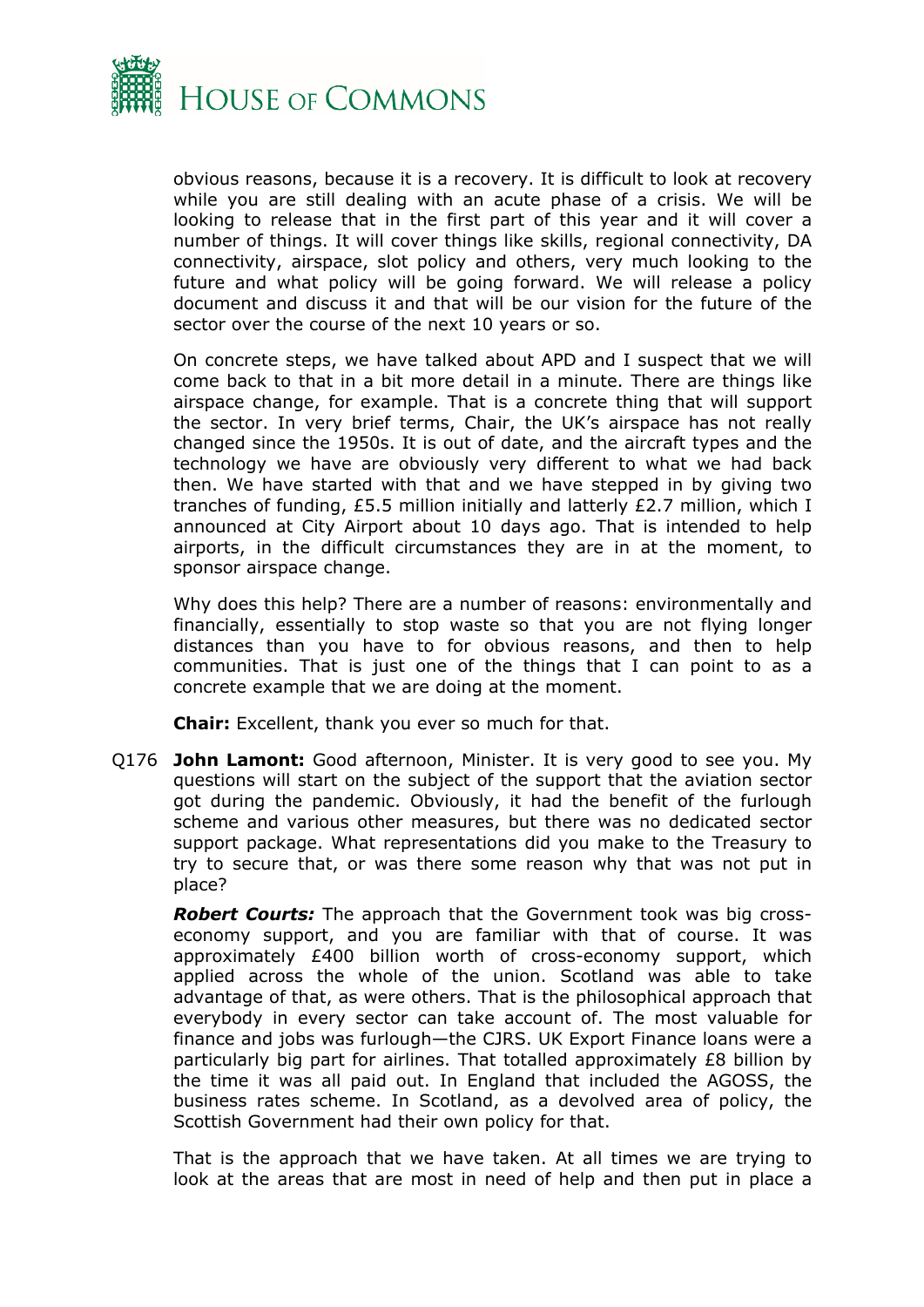

raft of schemes, some of which will be able to help somebody. Rather than everything being tailored to a particular sector, they were crosseconomy schemes with the intention that there will be something from some of those schemes to help everybody. That is as true for aviation as it is for other areas of the sector, furlough and UKEF being chief among them.

Q177 **John Lamont:** As furlough has come to an end, do you have any concerns about the level of job losses within the aviation sector as that support has ceased? Are you seeing any airlines or other businesses connected to that sector laying off significant numbers of workers?

*Robert Courts:* I deeply regret anyone losing their job. Aviation is a highly skilled sector. It is the sort of sector that somebody goes into because they love aviation and it becomes someone's passion. It becomes their dream as well as a job. It is deeply distressing for anyone to lose their job under any circumstances, and particularly when it is one that you will, I suspect, have dedicated a significant proportion of if not your entire life to. I deeply regret any of that. Clearly, there have been a number of incidents where, tragically, people have lost their jobs.

The steps we have taken from a DfT perspective include particularly the Aviation Skills Retention Platform, which is a website that we set up with the intention of connecting vacancies with those seeking work. That is meant to retain skills within the sector. As airports start hiring again, those who have the relevant skills will be able to see where the opportunities are and it is in one quick, easy place. We have done that and it has been very successful. It has had approximately 7,000 vacancies across the UK with 100 companies advertising on it. I believe that Loganair and Edinburgh Airport have both made use of it, for example. That is something that we have done and that has helped with skill retention.

We also have something called Talentview Aviation, which is intended to bring new people into the sector—young people looking to come into it. It is an extension, essentially, of the Aviation Skills Retention Platform. Then within DfT we have the Reach for the Sky programme as well, which is intended primarily to bring in new people but also, from a diversity perspective, those who might not otherwise have thought of aviation. Those are the things we are doing to try to retain those jobs.

On losses and the recovery of the sector, we are broadly seeing in Scotland the same recovery trajectory as we are seeing throughout the rest of the UK. There are some areas where it is more challenging than others—I fully accept that—but broadly we are seeing that. As we come out of Covid, we have the lowering of restrictions and we see passenger numbers increase, which is why I said in my opening statement that I think there are grounds for optimism here, challenging though it is. I am particularly aware that in Scotland there are many rural, small airfields where the challenge is particularly acute, which is where PSO policy, for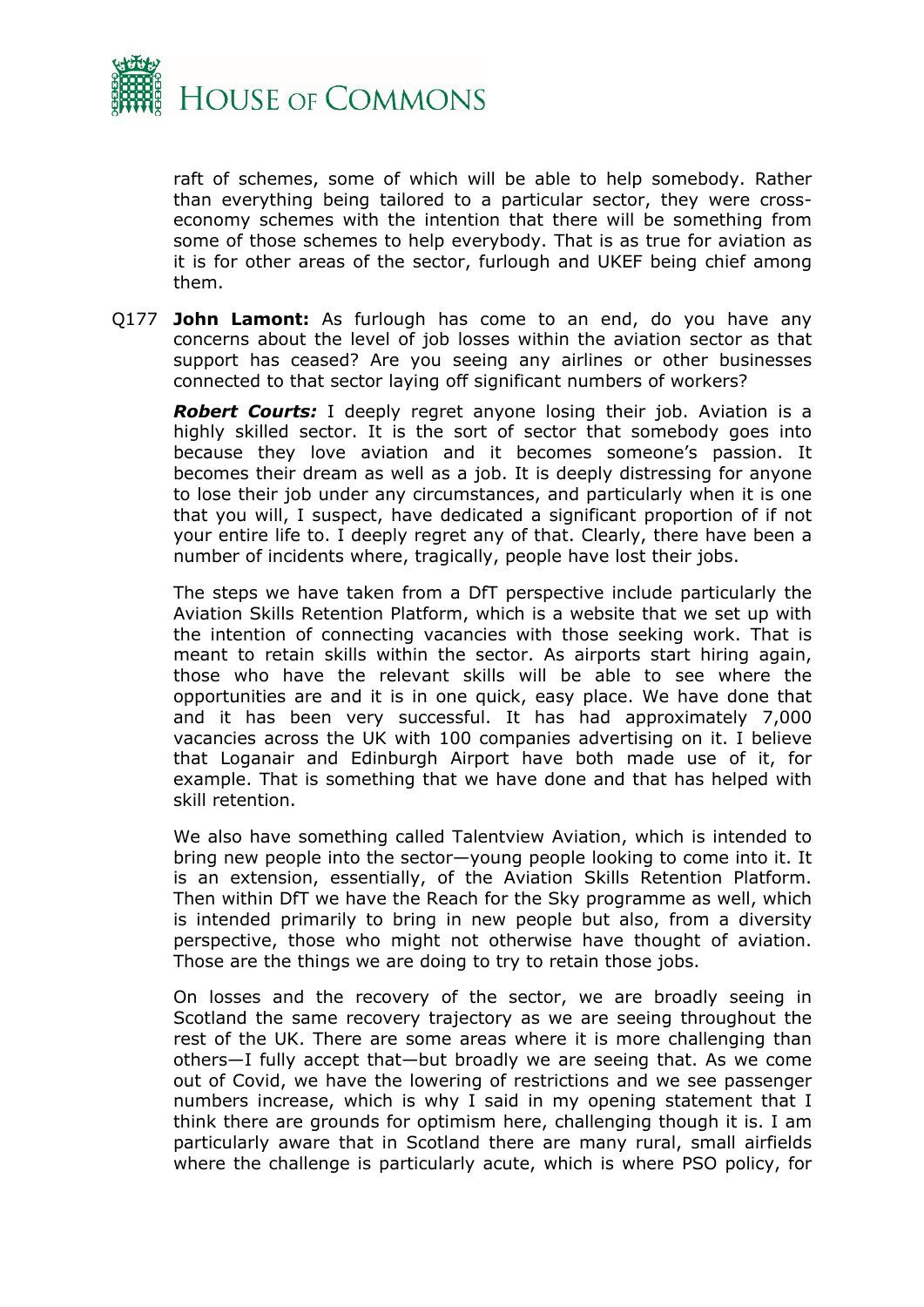

example, has been important, from us and then particularly on an intra-Scotland basis from the Scottish Government.

Q178 **John Lamont:** Thank you. You mentioned the recovery of the sector. What assessment have you made of the confidence of travellers to get back into the air and to use airports again? Are you confident that we will get back to pre-Covid levels, or will that take some time?

*Robert Courts:* Do you mean health confidence?

**John Lamont:** Yes.

*Robert Courts:* It depends on the person to a certain extent, but it seems that there is a big demand for people to travel for the reasons I started by explaining. This is often talked about in the media as holidays, and that is important because it is a business and, frankly, for people to get away is important, but you also have things like business. If someone operates a business in part or wholly abroad, they need to go and look at what is happening in that business; that is critical. Then just people: if you have family who you haven't seen for the best part of two years, or you have hardly seen for the best part of two years, you will want to do so.

It will take time to come back. Any view as to how long it is likely to take to come back will depend very much on which airport or airline you are talking about and which scenario you are considering. There are grounds for optimism that that is coming back because the fundamental demand for human beings to travel is still there.

Q179 **John Lamont:** Thank you. I want to move on to another issue, and that is Prestwick Airport. It has been attracting quite a lot of media attention in the Scottish press. As you will know, it is owned by the Scottish Government and has received a taxpayer subsidy of around £50 million. We have heard evidence during this inquiry from Gordon Dewar of Edinburgh Airport, who said that this fundamentally skews what should be a competitive and fair playing field. Brian McLean from Aberdeen and Glasgow airports said that it distorts the market completely. Do you have any concerns about the Scottish Government's involvement in Prestwick Airport and how it is distorting the market, either in a Scottish context or perhaps in a wider UK context?

*Robert Courts:* There is the potential, obviously, for any government involvement to distort the market, which is why I suggest that you should always think carefully about it before you do. It is clearly something that the Scottish Government will have considered and ultimately it is their responsibility. This area is devolved to them and it is an airport that operates largely within Scotland. I don't think that it would be appropriate for me to go much further than that, other than to say that the general principle is that it is possible there is distortion but it is a matter for the Scottish Government to decide whether or not that is the case.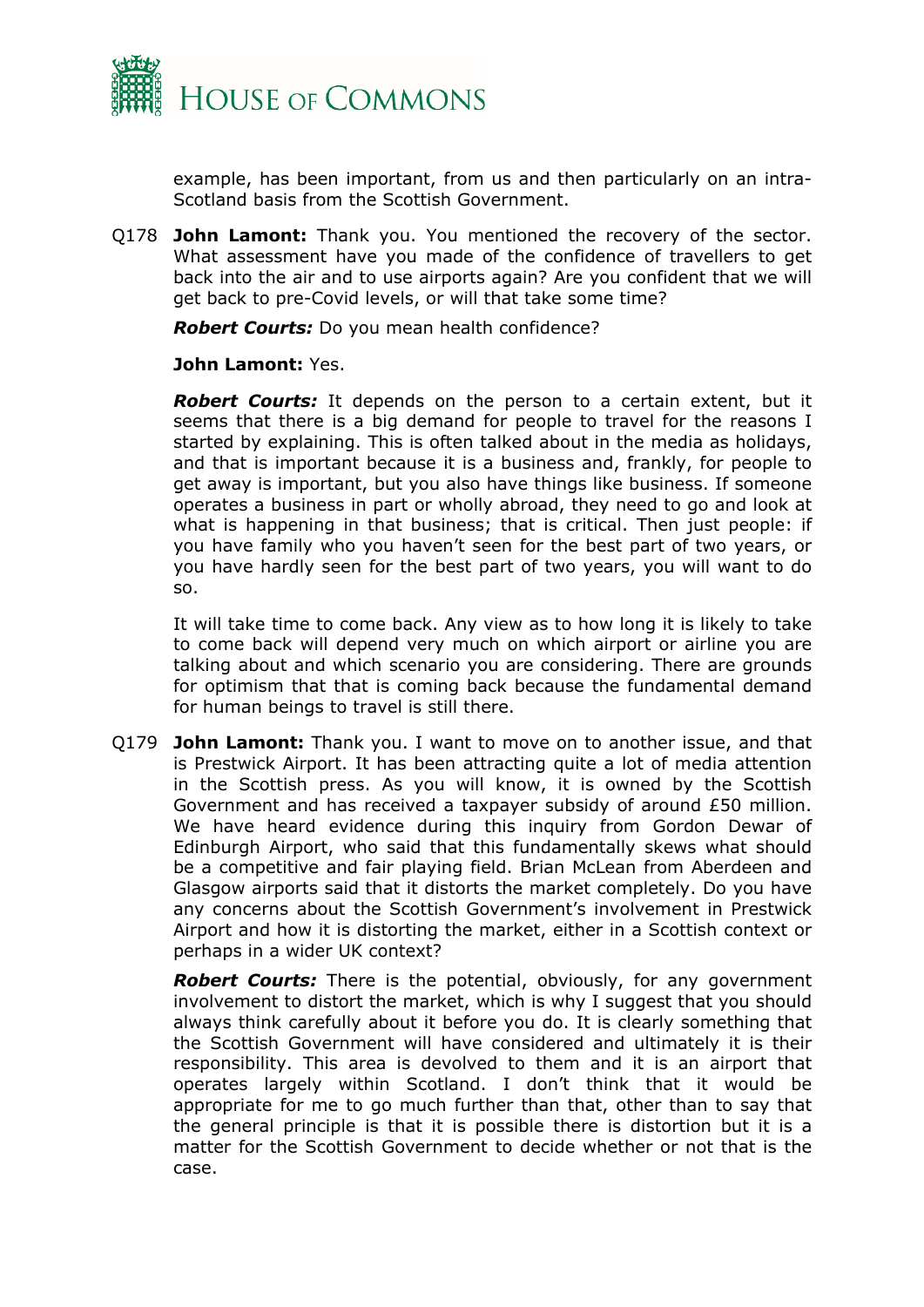

Q180 **Mhairi Black:** Thank you for joining us. It is good to have you here. You mentioned the Aviation Skills Retention Platform. To follow on from that, do you think there have been any weaknesses in that platform or anywhere you think it could have performed better?

*Robert Courts:* We obviously keep this under review. In approximately two weeks, we will approach its first anniversary and there will be a roundtable then in which we will spread awareness of it and take feedback on the way it comes back. It is fairly early days in assessing its performance.

There are always ways to improve things. I am not going to sit here and say that everything is perfect and nothing can be improved, but the general principle of it is one that I think has worked well and has been welcomed by those throughout the sector, simply because it is a place where vacancies and those seeking work come together and can be connected. I think that it has worked well and has been valuable. As I said, the stats of 7,000 jobs being advertised and 100 companies using it suggests that it has value. They are not the same ones. Some are coming off and others are coming back on, which suggests that it is being used. I think that it has value but I will be looking at it and if we can make any improvements, I will.

Q181 **Mhairi Black:** The only reason I mention it is that in evidence to this Committee, we have heard other witnesses' concerns. They think it is a good idea but there is not enough visibility or it is quite difficult to find the platform. It is just to flag that up to you.

*Robert Courts:* I see what you mean, and that roundtable I mentioned is intended to address that in part. Is there a need for greater visibility of it and for it to be better known? I would like to make that happen, yes.

Q182 **Mhairi Black:** Thank you. Secondly, and it touches on what my colleague John Lamont has just asked, on the recovery plans that you have outlined very clearly—thank you—is there any particular approach or plan to enable Scotland to get the number of routes that it had previously? We heard evidence suggesting that to get back to 2019 levels in Scotland we are probably looking until 2025-26. Are you aware of that and do you have a particular plan for how you will increase the number again?

*Robert Courts:* I am aware of that projection and, as I say, it very much depends upon which airport you are talking to and which airline and under which demand assumption, as always with any projection. If we work for the purpose of the argument to that assumption, we are keen to explore the Union Connectivity Review. The Scottish Government will help us on that. One of the things that has been recommended is PSOs in there. I would like to explore what might be possible from a PSO perspective as well. So, that is something.

I cannot commit to what might happen. It is too early for that at the moment and we have not responded to it, but that is mentioned in the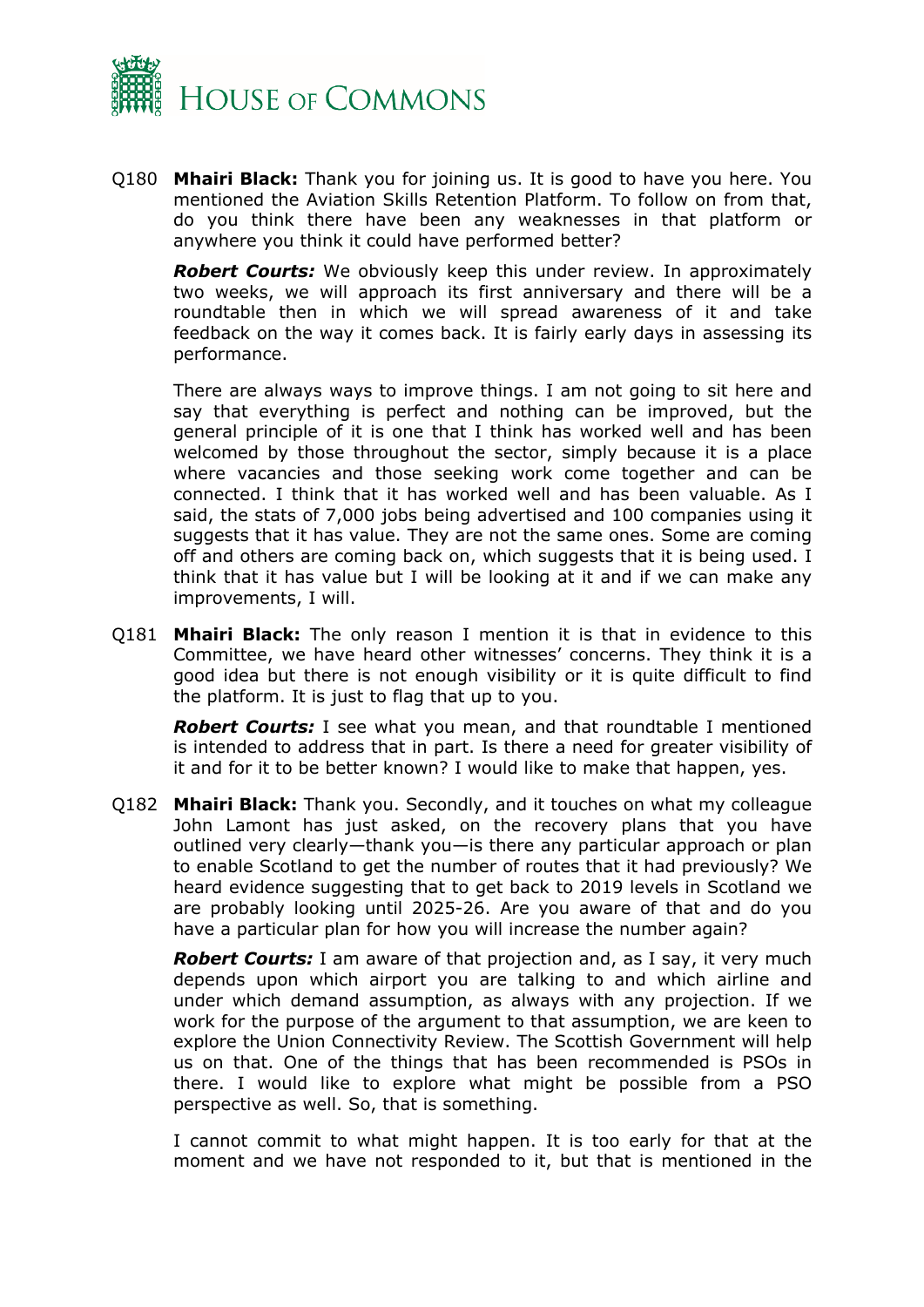

Union Connectivity Review and we will be looking at it in our own document as well.

Q183 **Mhairi Black:** As yet, there is not a concrete plan as to how we can best facilitate this.

*Robert Courts:* There is no one thing that will do it, and this is the challenge. There are a number of things. PSO policy, for example, helps with linkage, communications and connections, but the broader aviation ecosystem is part of that as well. The skills retention platform helps too, because if you are able to access the workers you need to do these highly skilled jobs, you will be in a position to grow. If you cannot access them, you cannot grow. There is a constraining factor from the supply side of things, if you see what I mean.

Then on the demand side of things, the wider capacity to the rest of the world will help as well. This is why it is complicated and there is no one answer. The UK has for the large part now removed our restrictions, certainly for the vaccinated. Not every country has done that, and you will find greater connectivity and greater flight levels increase for Scotland, as in other parts of the UK, as you see the international picture pick up again.

The document that I have referred to is intended to look at all these things holistically and then consider how we can do this, but there is no one solution. It will be a patchwork of different things.

Q184 **Mhairi Black:** Finally, beyond the skills retention platform, are there any other plans or programmes or anything in the works that would also help prevent job losses?

*Robert Courts:* The skills retention platform is the DfT, as is Talentview. Then you have things like Reach for the Sky. From a non-DfT perspective, you also have the DWP's flexible working fund, which is intended to assist people to move from one area of work to another. Between those, that is the hands-on support from the DWP perspective, and then from the DfT perspective the awareness of opportunities and where they are. Past that, our focus throughout this has been to get people moving again as quickly and as safely as we can but, none the less, as soon as we can. It is only through getting people travelling again and feeling safe to do so, as Mr Lamont said, from a health perspective but from a consumer confidence perspective as well, that the aviation sector will ultimately thrive. I am confident it will, but that is the longterm thing.

Q185 **Chair:** Thank you. One of the major frustrations over the years, of course, has been the fact that so many Scottish travellers have had to use one of the London airports for international connectivity. The pandemic has been particularly tough on some of our international services; for example, no transatlantic flights are going from Glasgow Airport just now. I know that you will probably tell us this is a matter for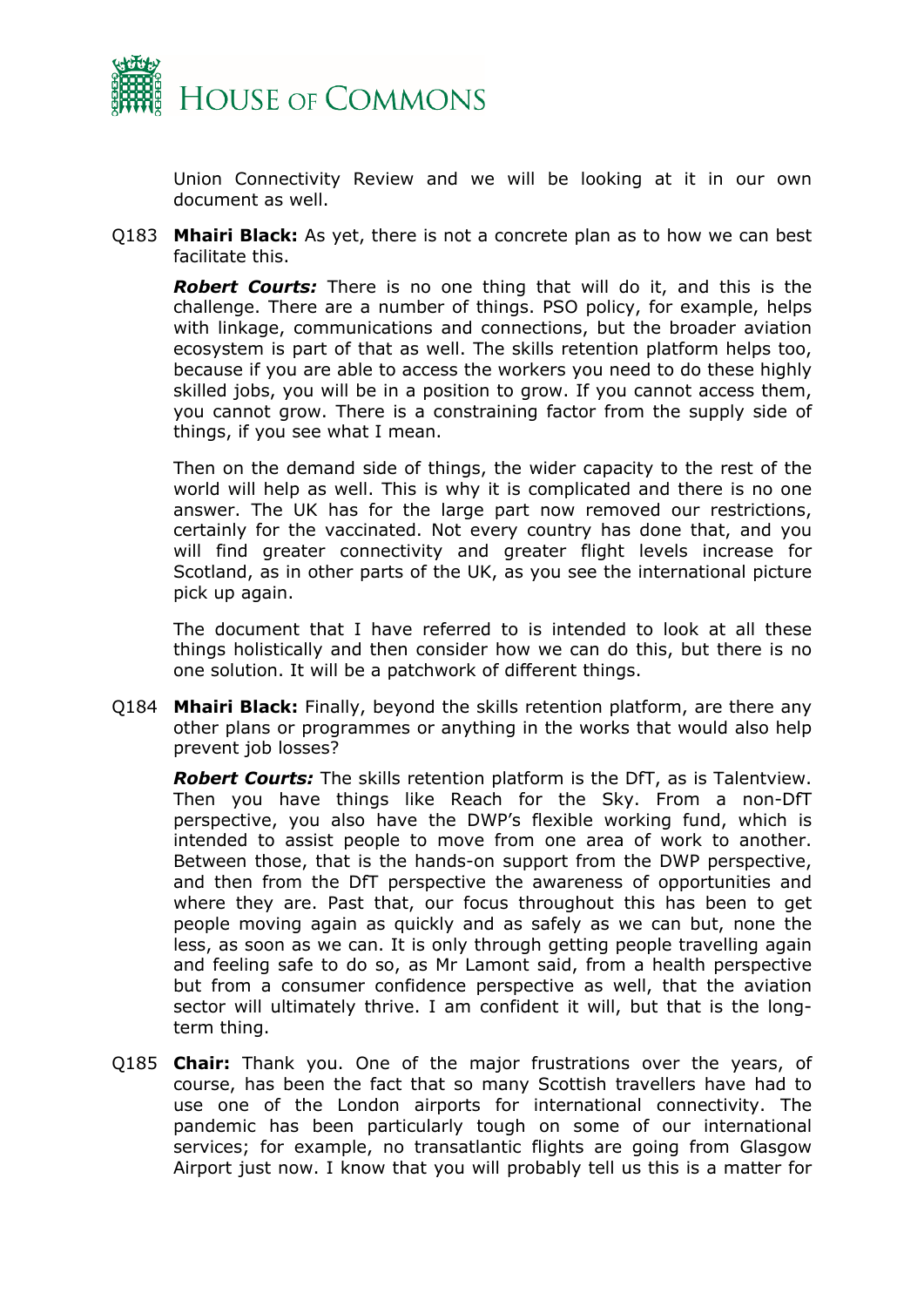

commercial operations, but is there anything that you can see your Department helping on to increase the number of connections that we have, not just across Europe but throughout the world? I know that a number of the Middle Eastern airlines have come in and helped out with some of the connectivity from Edinburgh Airport. For a nation like Scotland with 5 million people, we are poorly served, aren't we, for international connections?

*Robert Courts:* I want to see more international connections for every part. If the demand is there, I would like to see that happen. Ultimately, you are right; it is a commercial decision. It is not for Government to require a service to be run, other than in lifeline circumstances where, of course, both the Scottish Government and the UK Government have stepped in with PSO policy, in particular, over the course of the pandemic. Again, it comes back to demand. I am looking here at the list of destinations that were flown to in 2019. From Glasgow in 2019 it included Barbados, Canada, Jamaica, Mexico, Turkey, UAE and the United States, which suggests that the demand is there and that once people are able and feel able to travel from a health perspective and from a consumer confidence perspective, as I am confident they will, those things will bounce back.

Q186 **Chair:** I think that the PSO is working and is very much welcomed and valued. I am a Tayside MP, and the PSO was offered to Dundee Airport for London City. It is fantastic for business and commuters and also for onward connectivity. Is there not some sort of scheme that could be developed like that that could assist in international routes, or is that something that is beyond the obligations and responsibilities of the Department for Transport?

*Robert Courts:* It depends on what you mean, Chairman, to be honest. A PSO is a direct grant of government money to a particular airline to run a particular service.

Q187 **Chair:** Can't airlines be incentivised to consider Scotland more, and there might be a bit of extra support for them to secure that?

*Robert Courts:* It depends again on what you mean. I think we need to be in a position where we have services that are commercially viable, which is why I say that this is a commercial decision ultimately. If Government are subsidising something—if we are talking about subsidies or any kind of incentive, because any kind of incentive is a subsidy on one level or another—there has to be a defined public policy reason for that. Dundee to London, for example, is clearly of massive importance for all sorts of reasons. It would depend on what else that was.

I think it is important that we get demand stabilised and people are able to travel again, because once you have a vaccination policy in place, which we now do, and the restrictions are removed, that enables people to fly. Once people feel confident to do so, as I think they increasingly are, I think you will see the demand snap back.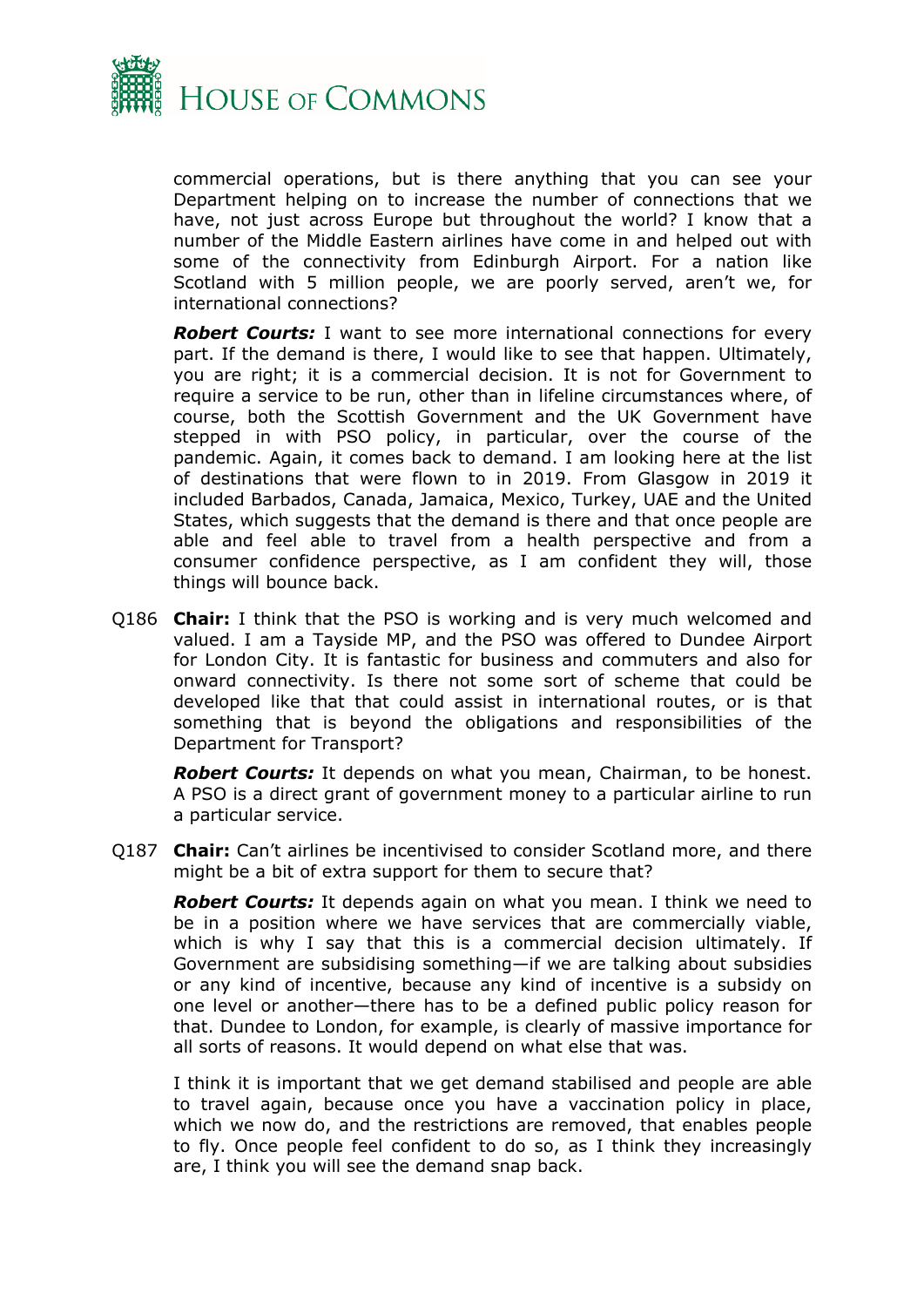

I suspect you will come on to APD anyway, but it is pertinent to dip into it for a second. HMT has legislated for the Scottish Government to take control of the APD policy. There is the HIAL exemption, which means it has not happened yet, but once that is resolved it will be possible for the Scottish Government to take control of that policy. That is an incentive within the devolved settlement that could be put in place to assist.

Q188 **Sally-Ann Hart:** Good afternoon, Minister. I am going to have a look at the environmental issues to do with airports, green tech and the support of the UK Government. There is a lot of potential in both technology and job creation. What is the UK doing to support airports in Scotland to provide infrastructure for new environmental technologies, which obviously will be happening in due course, for sustainable aviation fuels or electric planes?

*Robert Courts:* Thank you. This is one of my favourite subjects, and I could talk about this for a long time. There is a challenge in decarbonising aviation and there is also a tremendous opportunity. There is particularly an opportunity for regional airports and smaller airports, because a lot of the technology to help with decarbonisation is likely to be tested out, in the first instance, on shorter routes for various reasons. That is where we see a lot of these opportunities in place.

There have been some exciting trials already; ZeroAvia, for example, had the trial of its small or medium-sized passenger aircraft in the Orkneys last year. That is exciting. That is looking at hydrogen-electric technology, and I have seen some electric technology work as well. We are at the point where we are, not just as a Government but as an industry, considering what the best technology is likely to be. There are a number of different things in the mix and some of them may have a part to play, such as electric, particularly for small aircraft and short routes. I am thinking of some of the islands where that may be a real possibility. Then you have hydrogen-electric and sustainable aviation fuels as well. They all have a part to play in the mix and that is before we start to talk about the infrastructure.

We need to develop that technology before we start putting infrastructure in place because the kind of technology you use will dictate the infrastructure that you need. For sustainable aviation fuels it is a drop-in. Once you have sorted out a blend and rated your engines, that can just drop in and you can deliver it in the existing infrastructure. Hydrogen is something else and electric is something else again.

We are helping to sponsor that, essentially taking a seedcorn approach to what the technology is likely to be. From a sustainable aviation fuels perspective, we have a £180 million competition that is intended to bring along the creation of sustainable aviation fuel plants in this country. The availability of SAF, as we call it, is a challenge that we have to address and we have started to work on that.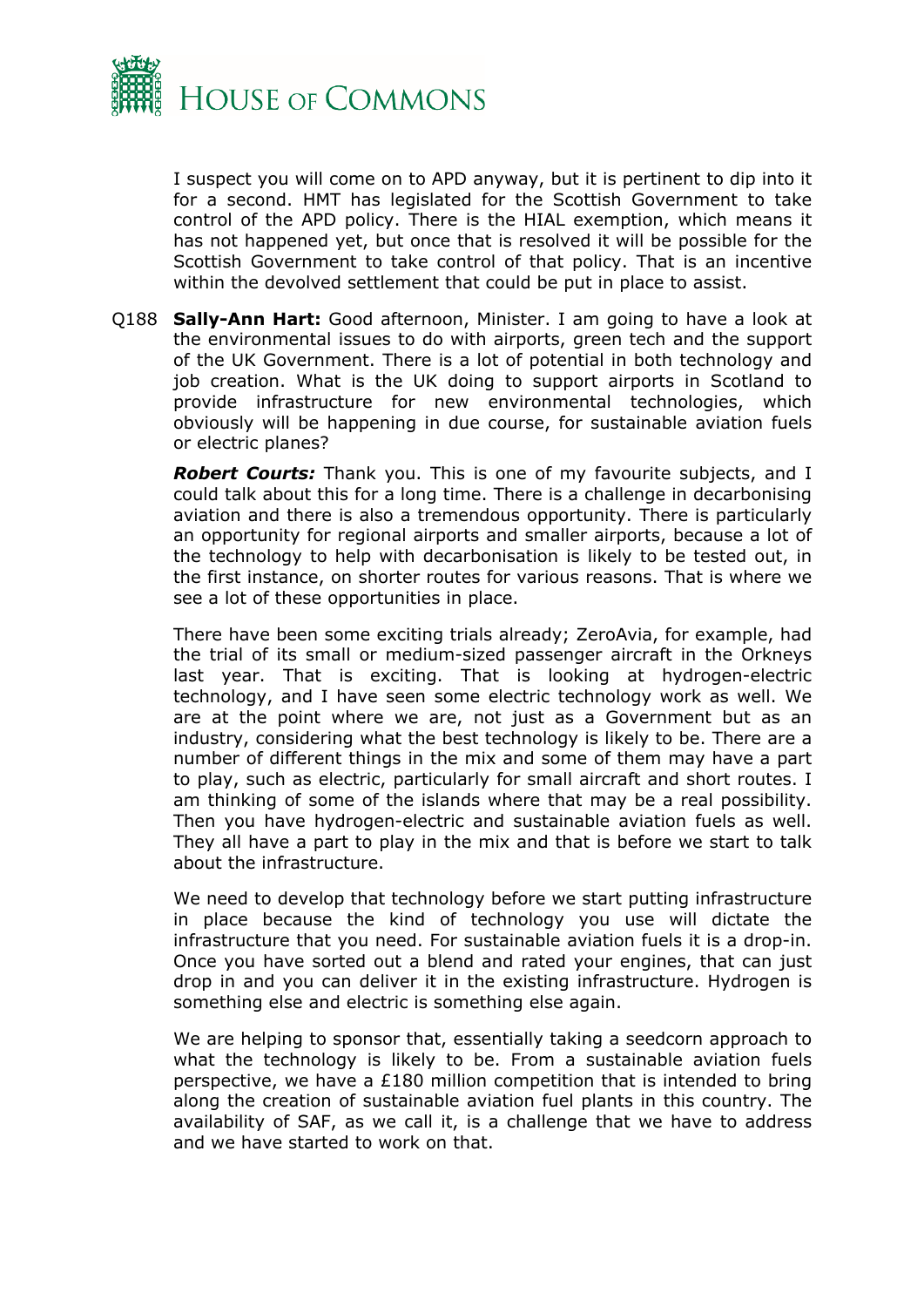

In June last year, the Government, run through BEIS, launched the £3 million zero emission flight infrastructure competition. That is supporting R&D into infrastructure adaptations, the things that will be required at airports for the introduction of battery or hydrogen aircraft. There are 15 organisations undertaking research projects as part of the funding. One of those is the University of Strathclyde, and that is a research project to understand what might be required.

We are not quite at the stage of putting infrastructure into airports. We are sponsoring and helping to understand the technology of what to put in once the technology is more settled. That is where we probably start moving back into the area of devolved competence again, because the infrastructure at a Scottish airport would in normal circumstances be a matter for devolved policy.

Q189 **Sally-Ann Hart:** Looking at investments into sustainable aviation fuels and other renewable or sustainable energy for transport, is the £3 million zero emission funding that you have just discussed and the £180 million competition part of the UK Government's aim to look at how to de-risk investment in sustainable aviation fuels?

*Robert Courts:* In bringing the price down and having the technology commercially deployable?

**Sally-Ann Hart:** How do you encourage businesses to invest in sustainable aviation fuels? Do the UK Government need to seed fund or to encourage that to happen by taking an element of risk out of it?

*Robert Courts:* Yes, I suggest that is what we are doing. That is the approach. I suggest that it is not the Government's job to pick what the solution is likely to be, because there are so many out there, many of which are complicated. Sustainable aviation fuels is just one. That is an umbrella term. There are different types of sustainable aviation fuels some are synthetic, some come from feedstocks—and then there are carbon capture possibilities as well. There are a lot of different things, all of which come under the umbrella of sustainable aviation fuel.

At the moment, the price of these is high for the industry. You can have them used—we had some of them used on a blend for COP, for example—and you obviously have to bring them in. We want to get to the position where the price of SAF comes down and we produce them in this country. The de-risking is by helping to isolate what the most promising ones are, which is why we are running demonstrator competitions through the £180 million fund that I have referred to already.

**Sally-Ann Hart:** Then you will leave it to the private sector to invest in that?

*Robert Courts:* Ultimately, it will be for the private sector, yes.

Q190 **Sally-Ann Hart:** Thank you. Looking at sustainable aviation, the decarbonising aviation report and the Airport Operators Association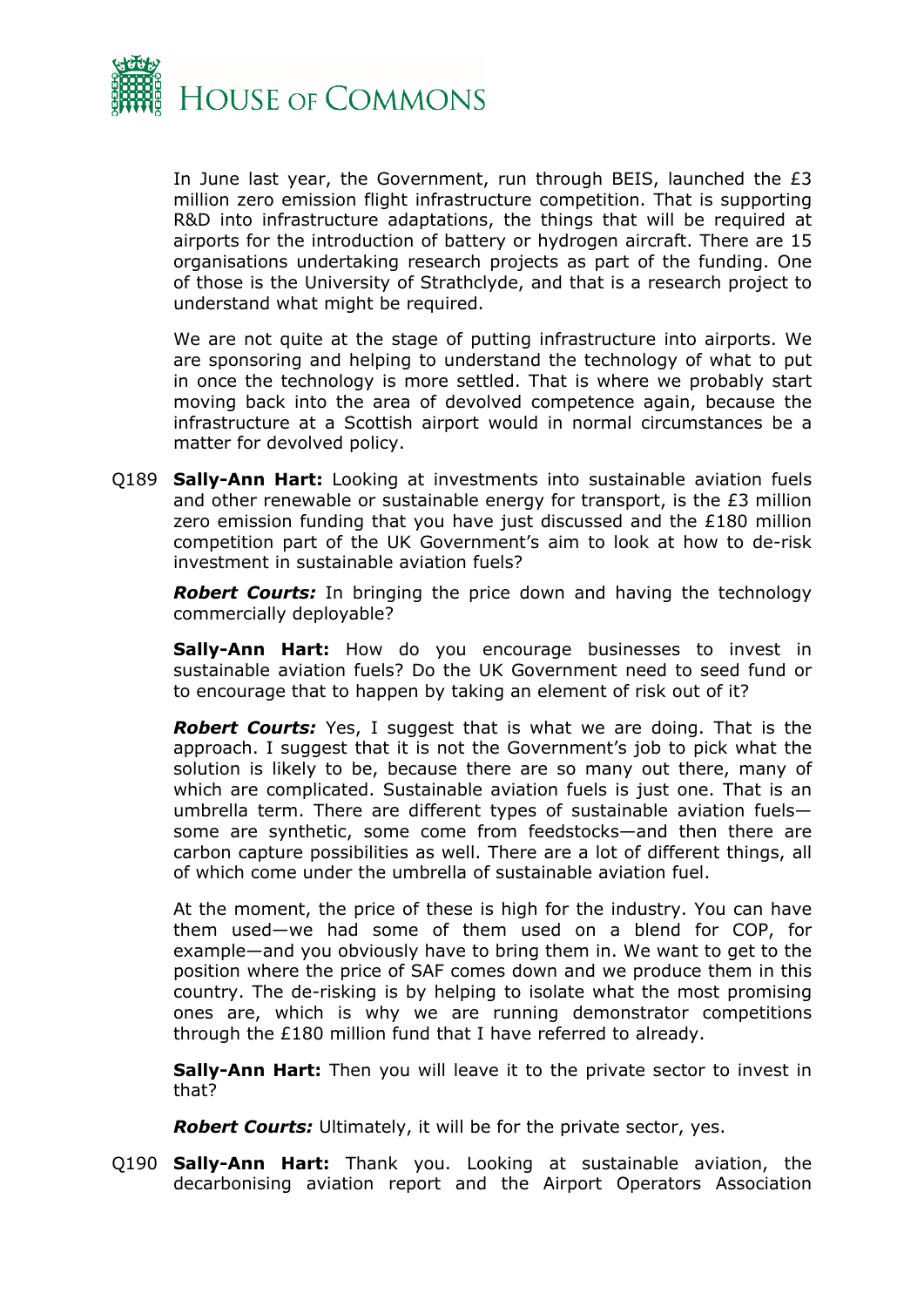

decarbonisation reports have both been criticised by environmental groups as being greenwashing. How would you support airports to ensure they become net zero and are not accused of being greenwashed?

*Robert Courts:* I really believe that a green future for aviation is possible and is coming. I do not accept any allegation of greenwashing here, but we have to accept that some of this technology is being developed. The criticism I have in return to such criticism is that it assumes that there will not be any development of technology, that nothing will change and that the market will not come up with solutions and it is. We can see it happening around us already. There are all sorts of companies doing this.

Our role is in large part to bring people together. The Committee will have heard me talk about the Jet Zero Council before. This is quite a world-leading organisation because it brings together all of the leaders in academia, industry and airlines to consider how to do this. They are absolutely up for it. They are deadly serious about doing this. It is not lip service, it is meant and it is serious, and the Government are serious as well. Underneath that, there are workstreams, and one of the workstreams, the one that sits under DfT, is the sustainable aviation fuel one. Then there is the future flight work, which is the new aircraft types, the new hydrogen propulsion, for example, that tends to sit under BEIS.

This work is happening, it is happening fast and it is grasped with great enthusiasm. We have consulted on our jet zero strategy and we will release our final jet zero policy later in the year. The analysis that we have suggests that aviation can be decarbonised and can have a thriving, growing sector at the same time.

Q191 **Sally-Ann Hart:** I was about to ask about the jet zero consultation and whether you have any preliminary view on it yet.

*Robert Courts:* On the consultation or the policy?

**Sally-Ann Hart:** The results.

*Robert Courts:* It is a bit early at the moment. We are going through those at present, but we will be releasing that later on in the year.

The reason why I am positive about this is that the jet zero consultation document is laid out in three parts. The first stage is existing efficiencies. If we look outside now and we see an aircraft fly over us on its way into Heathrow, it will look similar to the aircraft that were flying around when I was a child. It is totally different, though. It may look the same but it is made out of carbon fibres and the wing technology is completely different. They are approximately—very approximately—twice as efficient and half as polluting as those that were flying around 30 years ago. The sector has been taking that effect anyway and that has been happening. Then you have sustainable aviation fuels, which have the potential to be an absolute game changer. Then you have the new, exciting technology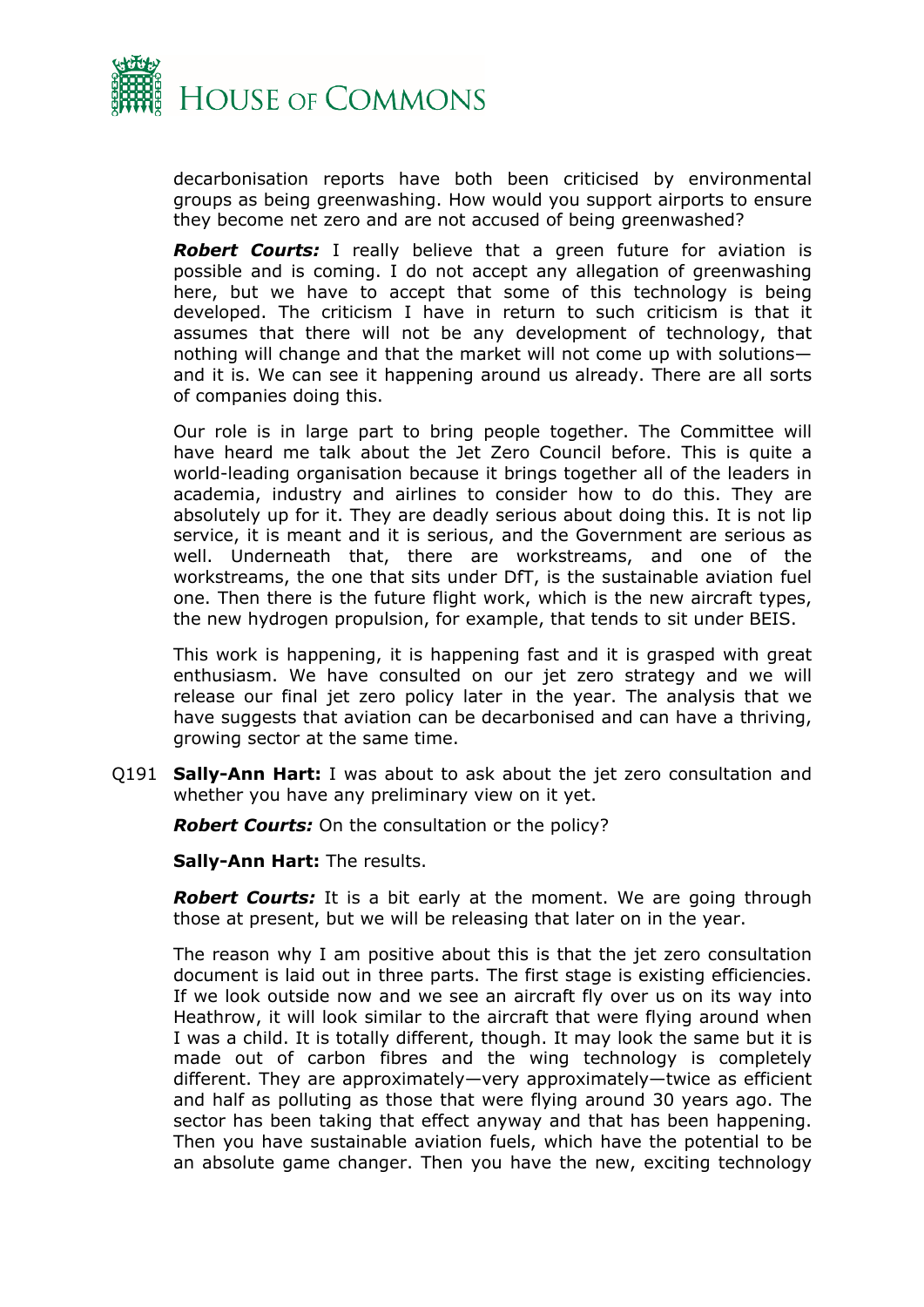

in years to come, into which a lot of thought and effort has gone. This is real. Real change is happening and it is coming.

**Sally-Ann Hart:** Thank you, Minister. I have no further questions.

Q192 **Chair:** Do you really think it is possible that we will get an aviation industry that is net zero, clean? It is currently the biggest polluter of all forms of transport; 2.1% of all human-induced greenhouse gases come from aircraft, and 12% of all transport. Are we really going to secure an aviation industry that will be net zero when it comes to emissions or is this just some sort of pipe dream, the stuff of fantasy? Are we really making significant progress in dealing with this?

*Robert Courts:* Yes, we are. There is a lot more to do, so I am not hiding behind that. I am not saying we are there or that it is done. It isn't by a long way, but we have made significant strides in existing efficiencies because that helps anyway. Even if we do nothing—if we keep on using fossil fuels, which we will not—being more efficient helps with emissions anyway. It helps for things like the airspace modernisation that I referred to a few moments ago, burning less fuel and more efficient journeys. That helps of itself. Then you have things like the wider aviation piece, not just the aircraft themselves. I was over at Bristol recently looking at easyJet's electronic ground-handling operation that it has running there as a trial. There are those sorts of things that are starting to happen as well. Then you have the operations of getting to airports and decarbonising that side. There is a lot of pieces around aviation. Yes, it is entirely realistic because of the new technology that is coming on.

Q193 **Chair:** Do you not recognise the tension that even though we are doing an inquiry here about supporting the aviation sector in Scotland, maybe there is an opportunity to look more at rail, for example, to cut emissions with the target of the Government to get to net zero by 2050? Is investing in aircraft and air travel a means to secure that? Is there a tension between the Government's carbon emission strategy and what you are intending to do, and the support you are giving to the aviation sector?

*Robert Courts:* No, I don't think there is a tension. If you are saying to me, "Is there a case for exploring other parts of transport? Should we be looking at getting more freight on to rail?" that is not my brief but, yes, of course, Government should be looking at that. I am not saying no to that; I am just saying that I do not think that there is any reason to criticise aviation or to suggest that aviation will not have a critical role in the years ahead, because it will do, not only in flying around parts of the United Kingdom but in linking the United Kingdom, and particularly its remoter communities, with the wider world.

Q194 **Deidre Brock:** Welcome, Minister, to this afternoon's session. You will know that Scottish salmon is the largest food export from both Scotland and the UK. I wanted to press you a little further on route development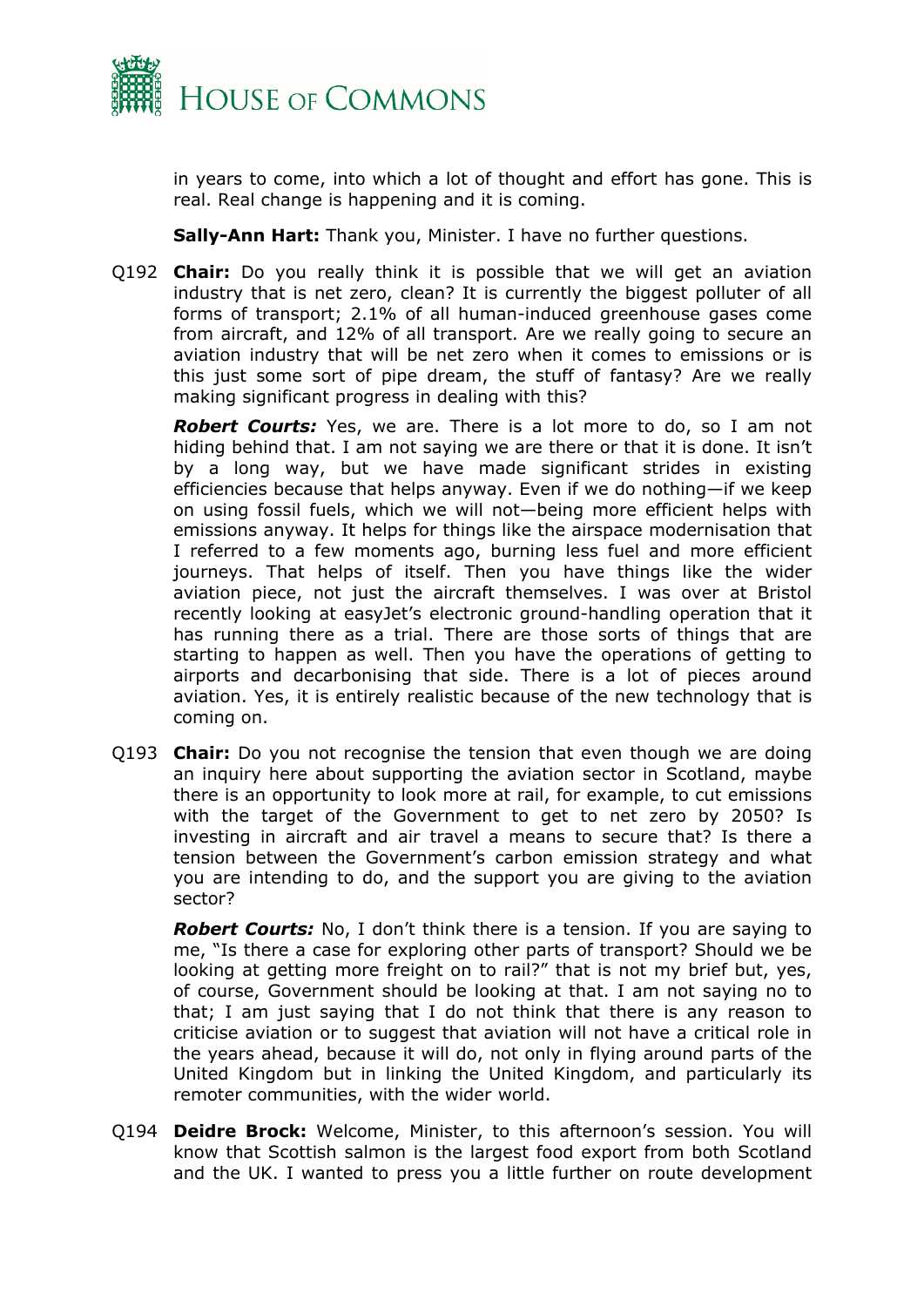

for food exports, particularly given some of the difficulties we are seeing at Dover and on the back of some of the red tape caused by Brexit.

There was a report pre-Covid by the Scottish Government into food and drink supply chains and the transport industry. It points out that all fresh Scottish seafood, pretty much, exported outside the EU goes through Heathrow. It is usually taken there by road, as interconnecting routes from Scotland do not seem to match up terribly well, and it is usually as belly-hold cargo in passenger planes. This was about mid-2019 in that report. Regular capacity issues have been reported on that route through Heathrow, as well as difficulty in securing space on flights from Heathrow. Is that something that has come across your desk yet? Is it something that you are looking at to make it easier to take advantage of any emerging market opportunities in Asia, for example, in particular, and certainly in the US market? Where does that figure in what you are taking a look at now and what can you do to help ease that?

*Robert Courts:* It is a really good point. You are absolutely right that there are some great opportunities out there, smoked salmon being the classic iconic example of something that is hugely important. It is massively important to Scotland and to the UK as a whole. To a certain extent, you see the market adapting to this anyway. We have seen a big change in freight over the course of the last 12 months to two years because we have seen a demand for goods coming in. Some of that has been consumer goods. There has been a big rise in consumer goods because people are ordering things online rather than going to shops. That means a rise in packaging. For example, the belly hold you refer to going through Heathrow is a big part of it, and there is a rise in dedicated freight carriers as well. I was at East Midlands fairly recently watching its quite extraordinary freight-handling operation.

We are also seeing new operations emerge elsewhere. I visited Bournemouth Airport last week where there is a new carrier called European Cargo, which was relatively recently set up. That is now operating as a dedicated charter flight out of Bournemouth. I believe that one of the things it was exporting when I was there was smoked salmon. I don't know where it came from, but it is a fair bet that it may have been on its way out from Scotland. That is the sort of thing that is starting to happen.

As far as Government policy is concerned, it goes back to the questions I was answering in response to Mhairi earlier. It is the reason why the connectivity is so important from smaller airports to bring things into the hubs, be that Heathrow or a dedicated place like East Midlands or somewhere like Bournemouth where there is an operator expanding.

**Deidre Brock:** Or, indeed, somewhere like Prestwick. Ideally, these exports would go through from Scottish airports, but that is something that we will be—

*Robert Courts:* That is my point around the local routes.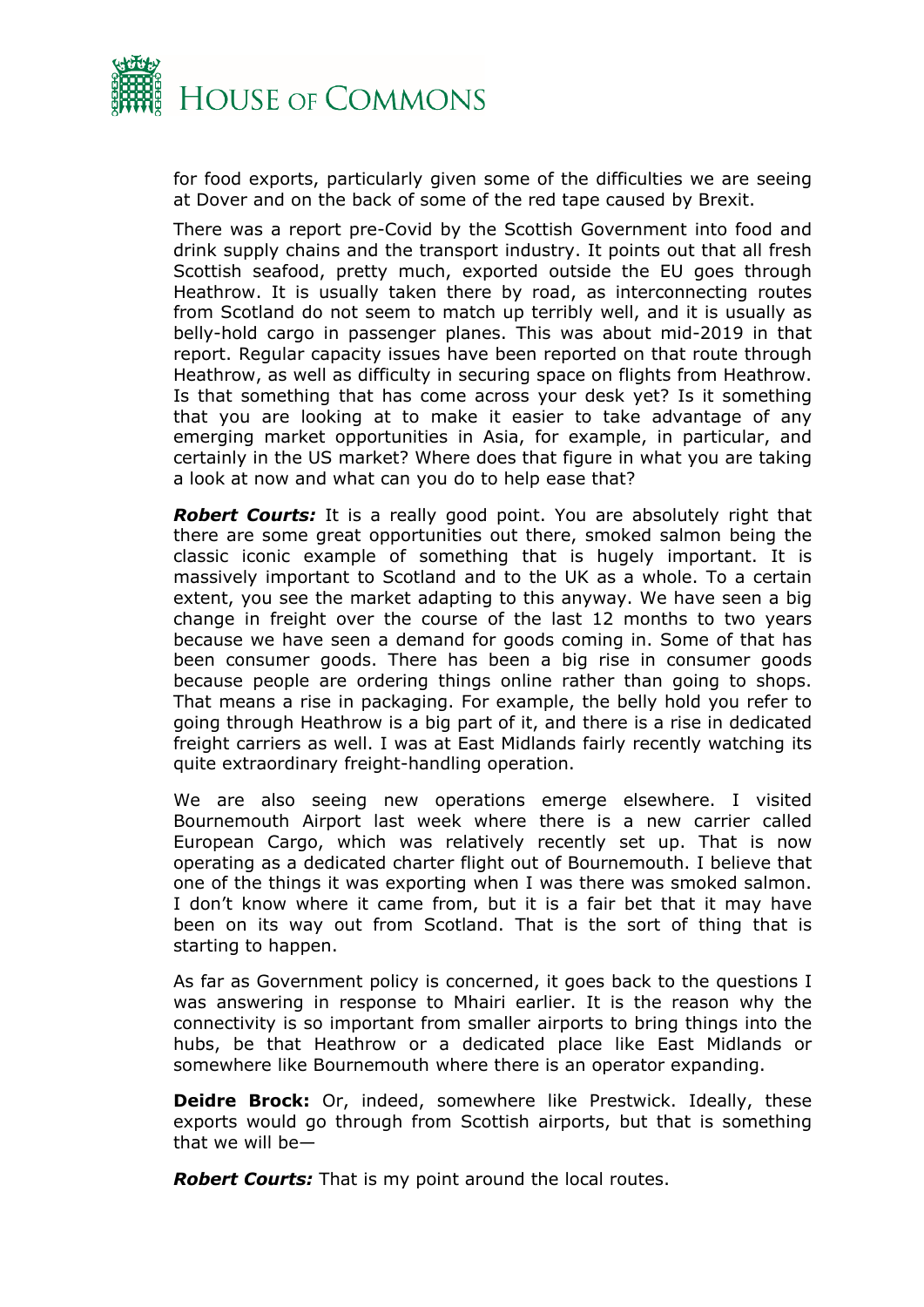

**Deidre Brock:** Saving on emissions and road traffic as well.

*Robert Courts:* Or it may be trains, as the Chairman was saying. There are different ways. The point is that I want to see the ability to get freight and high-quality value goods moved quickly from their point of production to wherever in the world they are needed. That is the way commerce works and makes us all happier and wealthier.

Q195 **Deidre Brock:** Thank you. Can I ask a bit more about APD? The announcement of the decision to cut that caused rather a stir just before COP26. Could you go into the thinking behind it a little bit more, as to why the Chancellor chose to do that just before COP26? As you know, it went down like a lead balloon, I have to say, with a lot of environmental groups. For that matter, why has the decision been taken to cut it in 2023 and not sooner? What representations might you have made to the Treasury about that issue?

*Robert Courts:* On the process, on the timing of when that was made, APD was introduced back in 1994 and it has been the practice ever since then that any changes to rates and routes are announced 12 months in advance. There is a reason for that, which is that the carriers then have to work out the routes that the APD applies to. That is particularly the case if you are introducing a different band, which we are in this case. There is an extra band of APD, so it is not simply a matter of just switching it on. It is not like a tax relief that you could make available and operative immediately. It takes some time to operationalise. That is the process point.

There are two parts to the thinking behind it. There has been a request from the aviation sector for a very long time for APD reform, and we have, as aviation's standard bearers in Government, taken that forward to the Treasury. The chief reason for that is on domestic connectivity you pay APD twice, for obvious reasons: you are flying from within the UK to the UK and then you are going back again, whereas if you are flying out you only pay it the once. It is essentially being doubled. To remove that to help with connectivity within the different parts of our country is something that I think Government should be doing. However, clearly there is the environmental critique as well, and we have compensated for that by introducing an ultra long-haul band. That means that those who fly the furthest, and therefore create the most emissions, pay more. Overall, that balances out.

There is a further reason why I think that cut to domestic APD is right. It is not only because it brings connectivity together—I think that is a good thing in and of itself—but it makes those routes more profitable and more sustainable. As I say, that is a good thing in and of itself, connecting our communities. Going back to the decarbonisation future and the point I made to the Chairman a few moments ago, a lot of the new technology is likely to be rolled out on shorter, smaller routes. It makes sense to help those routes because they will be the testbed for the new technology that we will be using across the board in due course.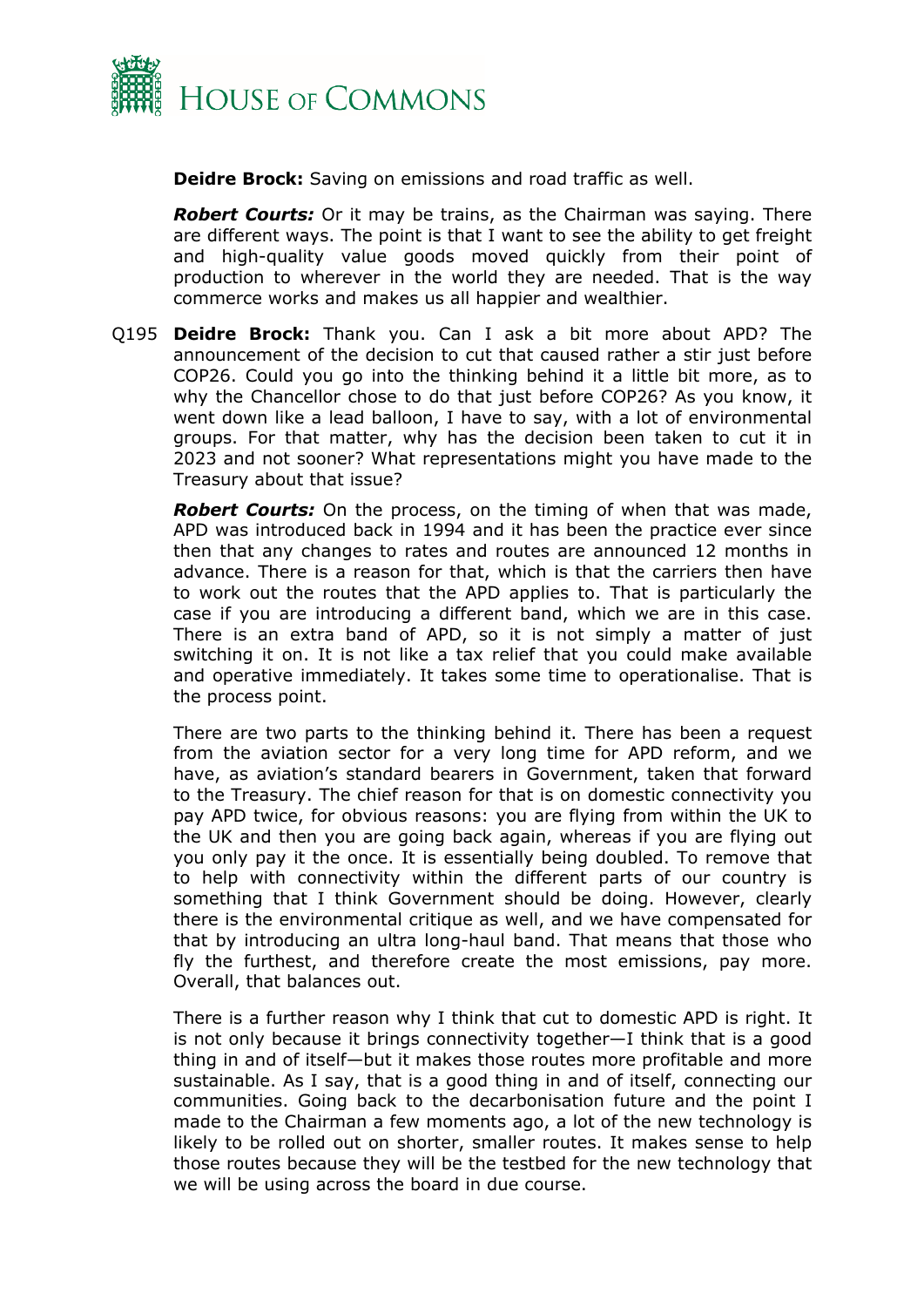

Q196 **Deidre Brock:** Have you ever had discussions with the Treasury about making APD a green tax and then potentially using some of the money raised by it for green initiatives, as opposed to cutting it altogether?

*Robert Courts:* To be honest, APD arguably is a green tax already, whether you call it that or not. It is a matter of terminology, isn't it? It is a tax you pay if you fly and, therefore, if you fly you are creating an emission and you are paying a tax for it. I think that arguably it is a tax already.

Q197 **Deidre Brock:** Is that why it was introduced in the first place back in the 1990s?

*Robert Courts:* Gosh, I don't know what the motivation was back in the 1990s. It was before my time, I am afraid. I would argue that the effect of it, none the less, is the same.

As to what you do with the receipts, the UK does not tend to hypothecate taxation. There are often arguments to do so, but the problem with doing that is that it takes away from democratic accountability of what you are spending on a particular project. I think it is better that the Treasury accumulates its money and then you and others make your submissions to Ministers, who then go away and make their bids to the Treasury in a spending review. That is the way the accountability works. Otherwise you end up in a position where you are putting a certain amount into a certain pot on a hypothecated basis, which will rise and fall depending on how well that industry does rather than how important the need is. Do you see what I mean?

If it were to go to green initiatives but the industry were to contract—I hope it doesn't, but if that were to happen—you would have less spent on environmental initiatives. Is that right? I think that probably what we should be doing is understanding what we want to spend on the environment and finding a way to do so. Chairman, Ms Brock and I have entered into a philosophical discussion about taxation, but that is the general approach that the UK takes.

**Deidre Brock:** It is very interesting, isn't it?

Q198 **Chair:** Thank you. We are almost done, Minister, you will be glad to know. There are just a couple of questions about the Airspace Modernisation Strategy. You will know that that was postponed, quite rightly, because of the pandemic, but we know there is an extra £5.5 million of investment to get this started again. Could you tell us where exactly we are with this and what the ambitions are to move to stage 2 and stage 3 for this to be realised?

*Robert Courts:* This is the CAA's. It is called CAP1616, Chairman, which is the airspace modernisation. There is a number. The money that I have referred to, the £5.5 million and the £2.7 million, is part of the future airspace strategy implementation initiative, FASI, within the Airspace Modernisation Strategy. That is the part of it. It is £5.5 million and then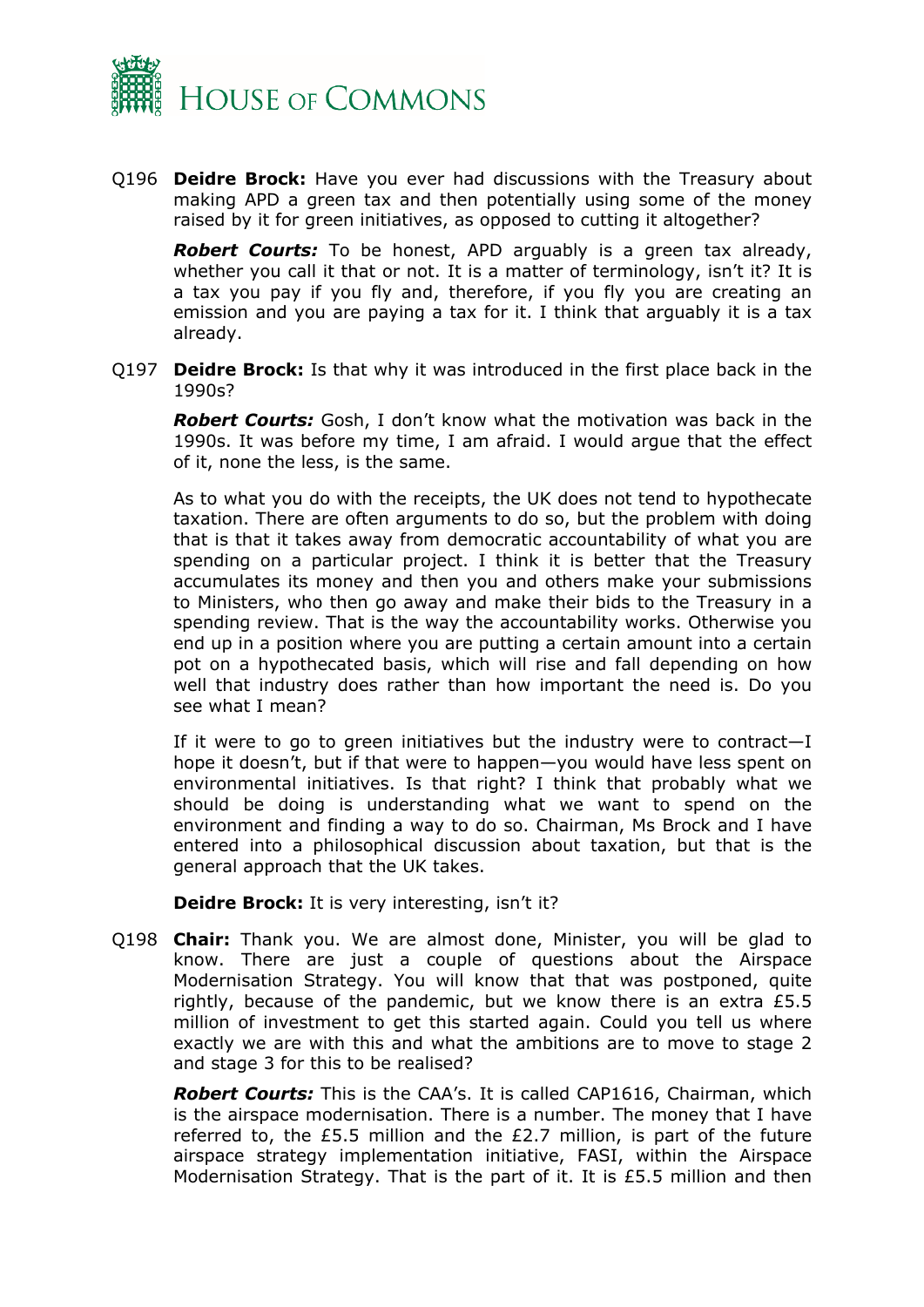

the £3.7 million. I think I said £2.7 million. Can I just correct that? It is £3.7 million; I apologise. Those are the two tranches.

**Chair:** We have £2.5 million in our notes.

*Robert Courts:* £3.7 million; forgive me. I was thinking of something else. It is £5.5 million and then £3.7 million. That is part of stage 2, which is moving the sponsors along, and then you will have a later stage 3, where those are then worked out, which is when you would have a more detailed level of consultation with local communities, for example.

Q199 **Chair:** Some of our witnesses started to describe and explain what this achieves. What, in your view and the Department's view, does this bring to the table—what innovations?

*Robert Courts:* The benefits of modernisation?

**Chair:** Yes.

*Robert Courts:* They are multiple. Imagine that airspace is like a motorway, but the motorway was built in the 1950s or, in fact, even earlier than that, and currently you have rather broad corridors within which you can fly. Then you have this phenomenon of stacking, which we have probably all experienced at some point. That is wasteful. That means it is, first, economically bad for airlines and, secondly, obviously environmentally bad because fuel is being expended and there are emissions that are not serving any purpose. You want to cut that out. If you are able to smarten up airspace, you can cut out unnecessary emissions. That helps economically and environmentally. You are able to be more precise about where you fly, and PBN—performance-based navigation—is a big possibility, particularly in the south-east of England where there is a very congested airspace with a lot of airports packed into a relatively small area. You have the ability to be more precise about where you have aircraft flying and, therefore, to avoid some communities. You are able to climb and descend more quickly and cut out the stacking side of things. Those are the initial things.

You are laying the building blocks in place for where other types of aviation can fly. Obviously, from the perspective of congested airspace in southern England, that is important from a general aviation perspective, particularly when you start looking at things like drones. That clearly is a big possibility from an environmental perspective and from a connectivity perspective. The possibilities of drones are endless, but you clearly need up-to-date, modern airspace.

Q200 **Chair:** This seems to be a fairly essential programme, and I think some of our witnesses were looking to be reassured that all stages would be completed within the existing timeframe. Can you give them that assurance?

*Robert Courts:* I had best not get into the business of speculating about where we will be, but the Government remain committed to airspace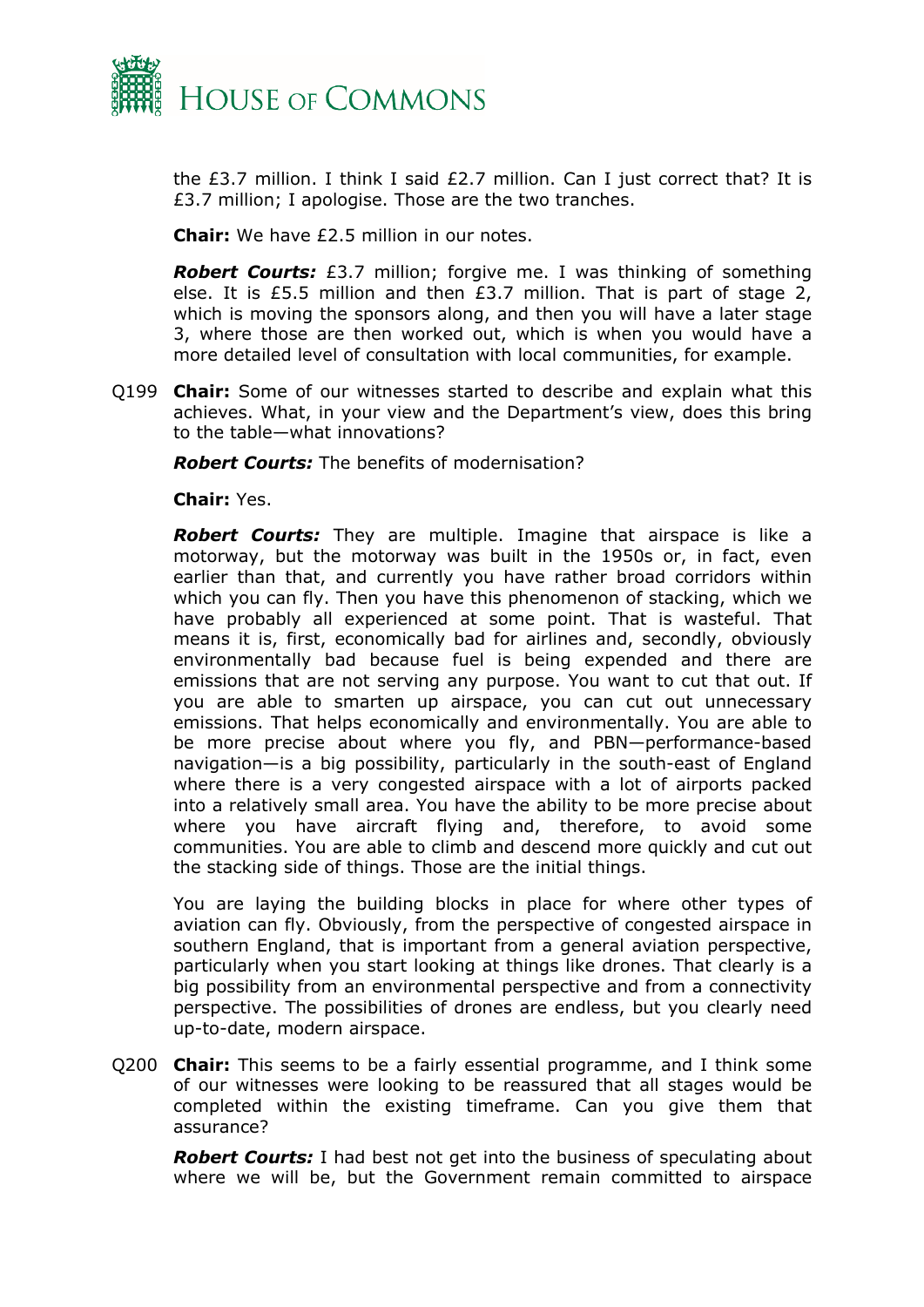

modernisation. We have put money in, which is unusual because usually the principle is that the user pays. We have done that to make sure that it remains on track. It is something that we are very keen on and keeping close tabs on, and I am personally. It is making good progress.

Q201 **Chair:** Lastly, you touched on the Union Connectivity Review. We had Sir Peter here a couple of weeks ago, and it was a very helpful session. I think we all got to better understand what was trying to be achieved and created with this. Do you not think that what is suggested in the review is rather modest; it is just a little bit of tinkering here and there? There is not any great investment that we were able to see. Could it have done more? If this was the big plan to get connectivity across the whole of the United Kingdom, surely more could have been done in that review.

*Robert Courts:* First, Chairman, we have yet to respond to it. We will, and we will be able to discuss it more at that stage. With respect, I do not agree with the premise of that question. I think there are some quite exciting possibilities there, particularly when I look at the aviation suggestions that are made. When I start fleshing it out in my own mind, within my own brief of aviation and maritime, the possibilities that the UCR gives us are quite significant. There are some exciting possibilities. We will respond properly in due course but, no, it is a very helpful document.

Q202 **Chair:** There are four key recommendations. One is revising existing subsidy rules for domestic aviation—fine. Recommendation 14 is reducing the rate of domestic aviation tax, which you are doing. One is driving the uptake of sustainable fuels, the zero emissions, which we have heard you talk about here. The other recommendation is to support the development of sustainable aviation fuel plants in parts of the UK. Is any of that coming to Scotland?

*Robert Courts:* If I take the last example of a plant, where is that plant to be built? Where the plant goes is a commercial matter and it is not for Government to say. There is every reason to think that Scotland will benefit, as with the rest of the UK. I referred earlier to the 15 organisations, one of which is the University of Strathclyde where there is a research project going on. I am keen to emphasise that at the moment we are talking about seedcorn money, research and scoping out what the likely technology will be. We are not at the stage of deciding where that will come, but there is no reason to believe that Scotland will not see its fair share of that.

Q203 **Chair:** You cannot share with the Committee when we are likely to see a Government response to the Hendy review? Is it imminent, which is what we usually get from Ministers?

*Robert Courts:* It will be along as soon as possible, Chairman.

**Chair:** We will leave it at that. Minister, thank you ever so much. It was a very helpful session. If there are any further questions, we will come back to you and I know you will be, as usual, helpful with any further